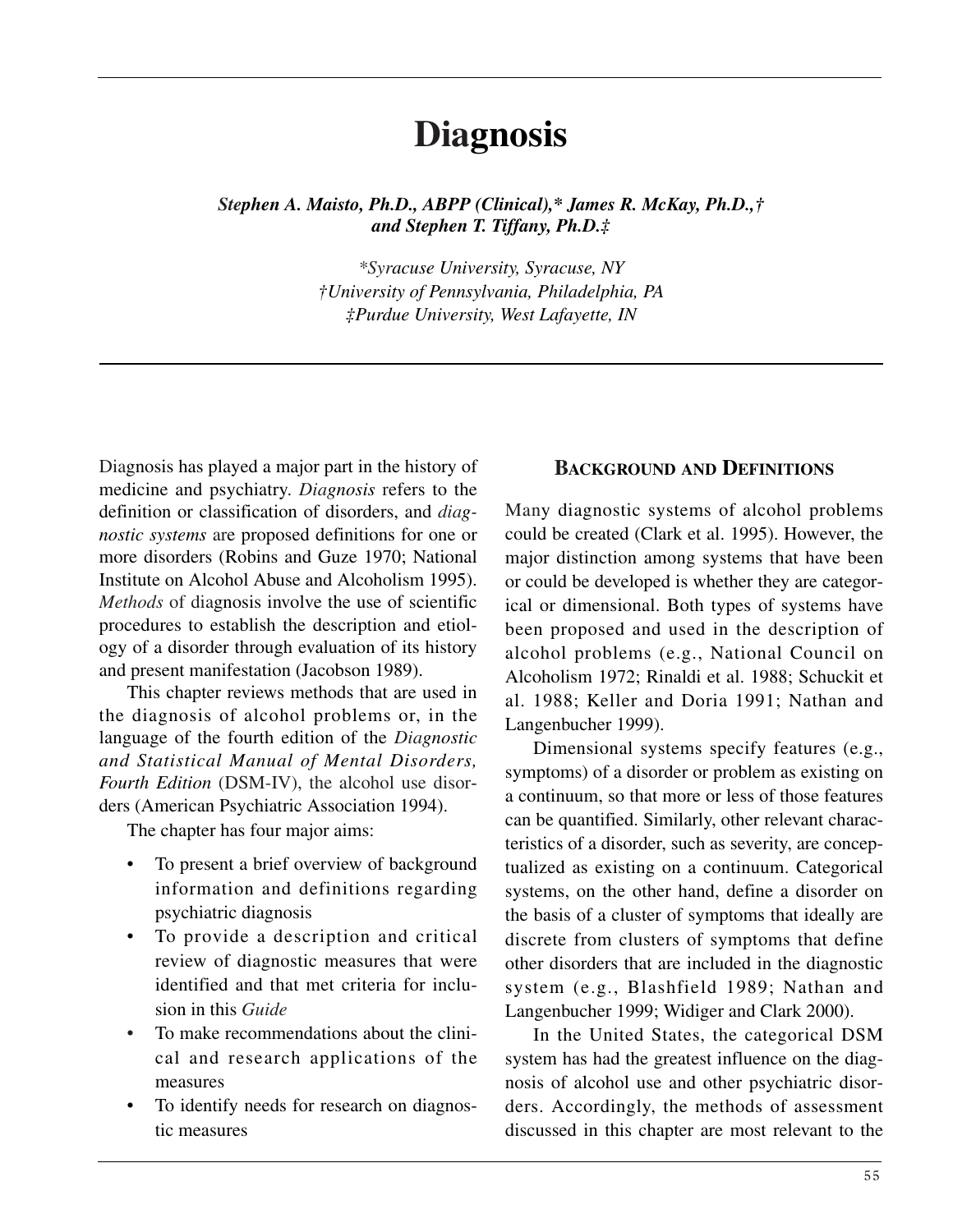diagnosis of alcohol use disorders according to the DSM. Because of the nature of the DSM system, measurement for diagnosis of other substance use disorders also is discussed. It is important to note here that DSM-IV was developed to be consistent with the 10th revision of the *International Statistical Classification of Diseases and Related Health Problems* (ICD-10), which, as its name implies, is used around the world; ICD-10 was published in 1992 by the World Health Organization (WHO). Criteria for alcohol use disorders, particularly for alcohol dependence, are similar in the DSM and ICD systems; this will be apparent later in this chapter in a comparison of the two systems' definitions of alcohol use disorders. Development of criteria for both systems was heavily influenced by the drug dependence syndrome construct.

In a 1981 memorandum, WHO presented a full discussion of the drug dependence syndrome construct. It was noted that

drug dependence is a syndrome manifested by a behavioral pattern in which the use of a given psychoactive drug, or class of drugs, is given a much higher priority than other behaviors that once had higher value. The term syndrome is taken to mean no more than a clustering of phenomena so that not all the components need always be present, or not always present with the same intensity. (pp. 230–231)

Moreover, the dependence syndrome is seen as existing in degrees and is measured by drug use and associated behaviors. Importantly, a distinction is made between dependence and "disabilities" (e.g., social, occupational, and financial problems related to drug use) in the WHO paper, because not everyone who suffers such disabilities would be determined to be drug dependent according to the definition of the drug dependence construct. However, as alcohol dependence increases in severity, it is more likely that the individual will suffer alcohol-related disabilities.

## **Diagnosis of Alcohol Use Disorders According to DSM-IV**

Table 1 presents the DSM-IV criteria for diagnosis of alcohol dependence. For comparison purposes, the alcohol dependence criteria according to the ICD-10 also are presented in table 1. It is important to note that both DSM and ICD refer to "substance" dependence; the criteria in table 1 have been written for alcohol. Table 1 illustrates the comparability of the DSM and ICD systems in their criteria for the diagnosis of alcohol dependence. In addition, the diagnostic criteria reflect the influence of the construct of the dependence syndrome in their emphasis on the cognitive or behavioral correlates of alcohol use or its procurement (the last four symptoms for DSM in table 1) as well as evidence for tolerance to alcohol and the alcohol withdrawal syndrome (the first two symptoms for DSM). Given these similarities, it is not surprising that there is considerable evidence that the two sets of criteria yield comparable rates of diagnosis of alcohol dependence (Hesselbrock et al. 1999).

Either one of the symptoms of tolerance and withdrawal defines "physiological dependence" in DSM, as indicated in table 1; the diagnosis is indicated as being with or without physiological dependence. The development of physiological dependence has been demonstrated for some of the substances included in the DSM-IV substance use disorders group. Because both tolerance and withdrawal have been clearly demonstrated for alcohol (Maisto et al. 1999), these two criteria apply to the diagnosis of alcohol dependence.

DSM-IV is a *polythetic* system, in that an individual does not have to meet all of the equally weighted criteria included in a diagnostic category for a diagnosis to be made. Therefore, as table 1 shows, all seven of the criteria do not have to be met for a diagnosis of alcohol dependence to be assigned; three are sufficient. It has been inferred from this system that as the number of criteria met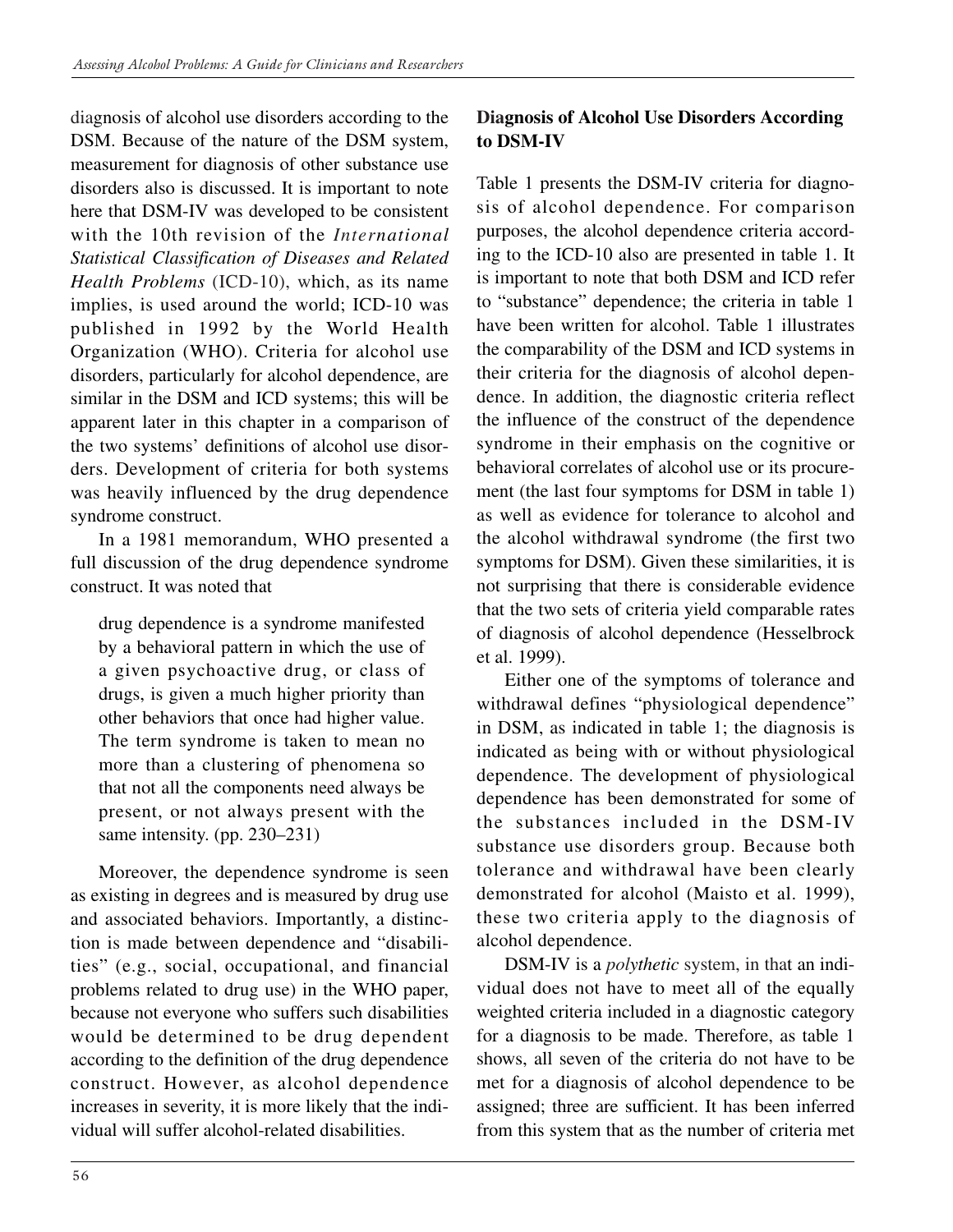|                                | DSM-IV                                                                                                                                                                                                                 | $ICD-10$                                                                                                                                                                                                         |
|--------------------------------|------------------------------------------------------------------------------------------------------------------------------------------------------------------------------------------------------------------------|------------------------------------------------------------------------------------------------------------------------------------------------------------------------------------------------------------------|
| <b>Symptoms</b>                | A maladaptive pattern of alcohol<br>use, leading to clinically signifi-<br>cant impairment or distress as<br>manifested by three or more of the<br>following occurring at any time<br>during the same 12-month period: | Three or more of the following<br>have been experienced or<br>exhibited at some time during the<br>previous year:                                                                                                |
| • Tolerance                    | • Need for markedly increased<br>amounts of alcohol to achieve<br>intoxication, or reduced effect<br>with continued use of the same<br>amount of alcohol                                                               | • Increased doses are needed to<br>achieve effects once produced<br>by lower doses                                                                                                                               |
| • Withdrawal                   | • The characteristic withdrawal<br>syndrome for alcohol, or<br>alcohol or a closely related<br>substance is taken to relieve or<br>avoid withdrawal symptoms                                                           | • When drinking has ceased or<br>been reduced: The characteris-<br>tic alcohol withdrawal<br>syndrome ensues, or alcohol or<br>a closely related substance is<br>used to relieve or avoid<br>withdrawal symptoms |
| • Impaired control             | • Persistent desire or at least one<br>unsuccessful effort to cut down<br>or control drinking<br>• Drinking in larger amounts or<br>over a longer period than the<br>person intended                                   | • Difficulties controlling drinking<br>onset, termination, or levels of<br>use                                                                                                                                   |
| • Neglect of activities        | • Important social, occupational, or<br>recreational activities given up or<br>reduced because of drinking                                                                                                             | • Progressive neglect of alterna-<br>tive pleasures or interests in<br>favor of drinking                                                                                                                         |
| • Time spent drinking          | • A great deal of time spent in<br>activities necessary to obtain<br>alcohol, to drink, or to recover<br>from its effects                                                                                              | • A great deal of time spent in<br>activities necessary to obtain<br>alcohol, to drink, or to recover<br>from its effects                                                                                        |
| • Drinking despite<br>problems | • Continued drinking despite<br>knowledge of having a<br>persistent or recurrent physical<br>or psychological problem that<br>is likely to be caused by or<br>exacerbated by alcohol use                               | • Continued drinking despite<br>clear evidence of overtly<br>harmful physical or psycho-<br>logical consequences                                                                                                 |
| • Compulsive use               | • None                                                                                                                                                                                                                 | • A strong desire or sense of<br>compulsion to drink                                                                                                                                                             |

|  |  |  |  |  |  | TABLE 1.— DSM-IV and ICD-10 diagnostic criteria for alcohol dependence |
|--|--|--|--|--|--|------------------------------------------------------------------------|
|--|--|--|--|--|--|------------------------------------------------------------------------|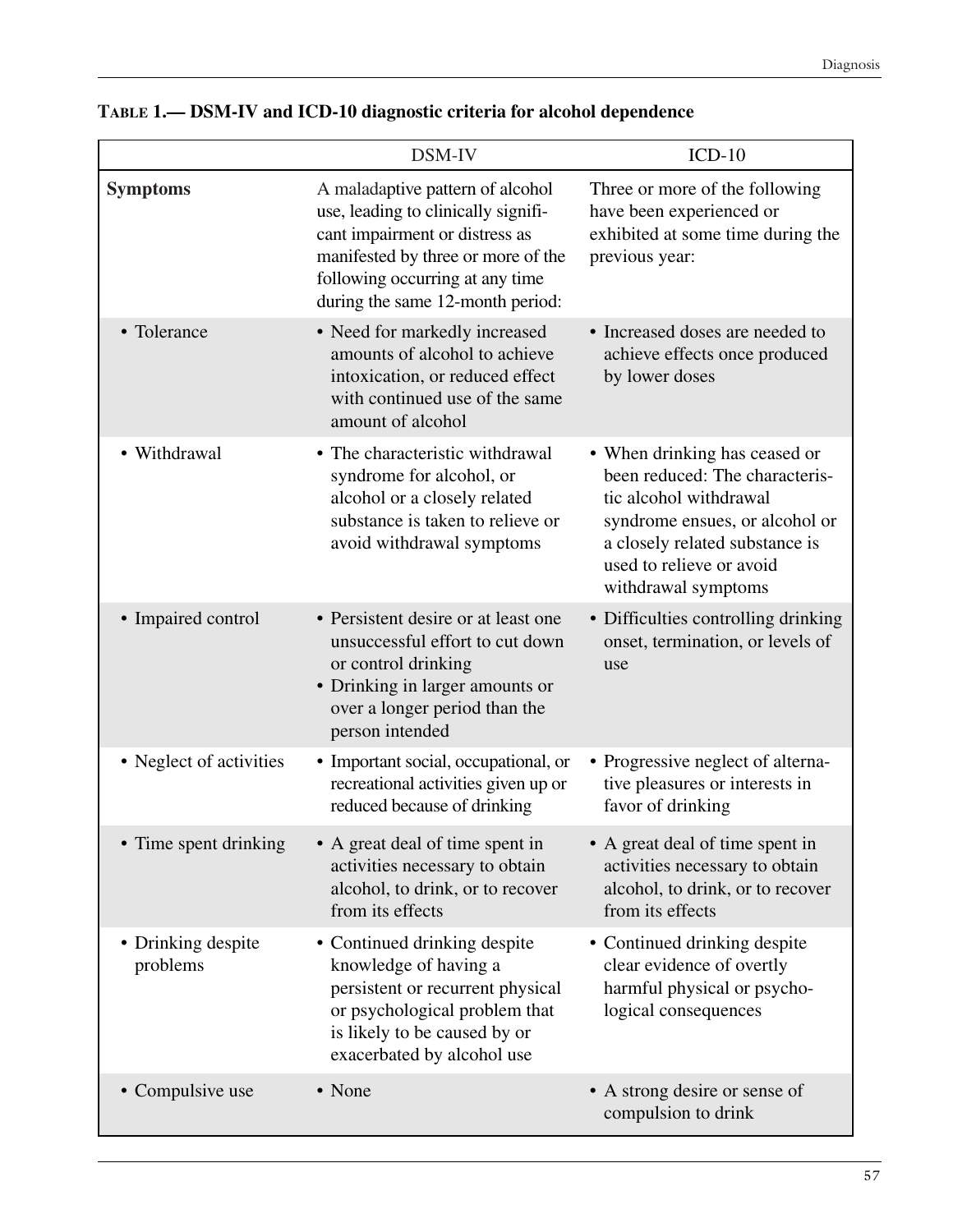|                                   | DSM-IV                                                                                                                                                                                                                                      | $ICD-10$                                                                           |
|-----------------------------------|---------------------------------------------------------------------------------------------------------------------------------------------------------------------------------------------------------------------------------------------|------------------------------------------------------------------------------------|
| <b>Duration criterion</b>         | None specified. Three or more<br>dependence criteria must be met<br>within the same year and must<br>occur repeatedly as specified by<br>duration qualifiers associated<br>with criteria, such as "often,"<br>"persistent," and "continued" | None. Three or more dependence<br>criteria must be met during the<br>previous year |
| Dependence subtyping<br>criterion | With physiological dependence:<br>evidence of tolerance or with-<br>drawal<br>Without physiological depen-<br>dence: no evidence of tolerance<br>or withdrawal                                                                              | None                                                                               |

| TABLE 1.— DSM-IV and ICD-10 diagnostic criteria for alcohol dependence (continued) |  |
|------------------------------------------------------------------------------------|--|
|------------------------------------------------------------------------------------|--|

Source: Adapted from National Institute on Alcohol Abuse and Alcoholism. Diagnostic Criteria for Alcohol Abuse and Dependence. *Alcohol Alert*, No. 30 (PH 359). [Bethesda, MD]: the Institute, 1995.

for diagnosis increases, the severity of dependence increases. Furthermore, a logical result of the system is that as the number of the same criteria that are met in a group of individuals with the diagnosis increases, heterogeneity decreases in that group regarding alcohol-related characteristics.

There are six "course specifiers" of dependence, which are described in detail in DSM-IV (American Psychiatric Association 1994, pp. 179–180). Four of these specifiers pertain to remission of dependence and are applied to the diagnosis only if no criteria for abuse or dependence have been met for a least 1 month. The remaining two course specifiers apply if individuals are on agonist therapy or if they are residing in a controlled environment (American Psychiatric Association 1994, p. 180). If either of these latter two specifiers applies, then the disorder does not qualify for any of the remission course specifiers.

Table 2 lists the DSM-IV criteria for alcohol abuse and the ICD-10 criteria for "harmful use," which may be viewed as the counterpart diagnosis. Similar to dependence, both systems refer to "substance" use/abuse, and the criteria in table 2 have been written for alcohol. Although both sets of criteria refer broadly to negative consequences of alcohol use, DSM uses the term "alcohol abuse" and ICD-10 uses the term "harmful use of alcohol." The term *harmful use* was created for ICD-10 so that health problems that are related to alcohol use are not underreported (National Institute on Alcohol Abuse and Alcoholism 1995).

The DSM-IV abuse criteria emphasize the consequences of alcohol use, and only one of the four criteria must be met for the diagnosis of abuse to be made. It is interesting to note that, somewhat inconsistent with the theoretical statement of the drug dependence syndrome, dependence is not entirely independent of disabilities (consequences) in DSM-IV (Grant and Towle 1991). In this regard, the symptom for dependence listed in table 1, "drinking despite problems," overlaps to a degree with the fourth criterion for abuse, "continued alcohol use despite having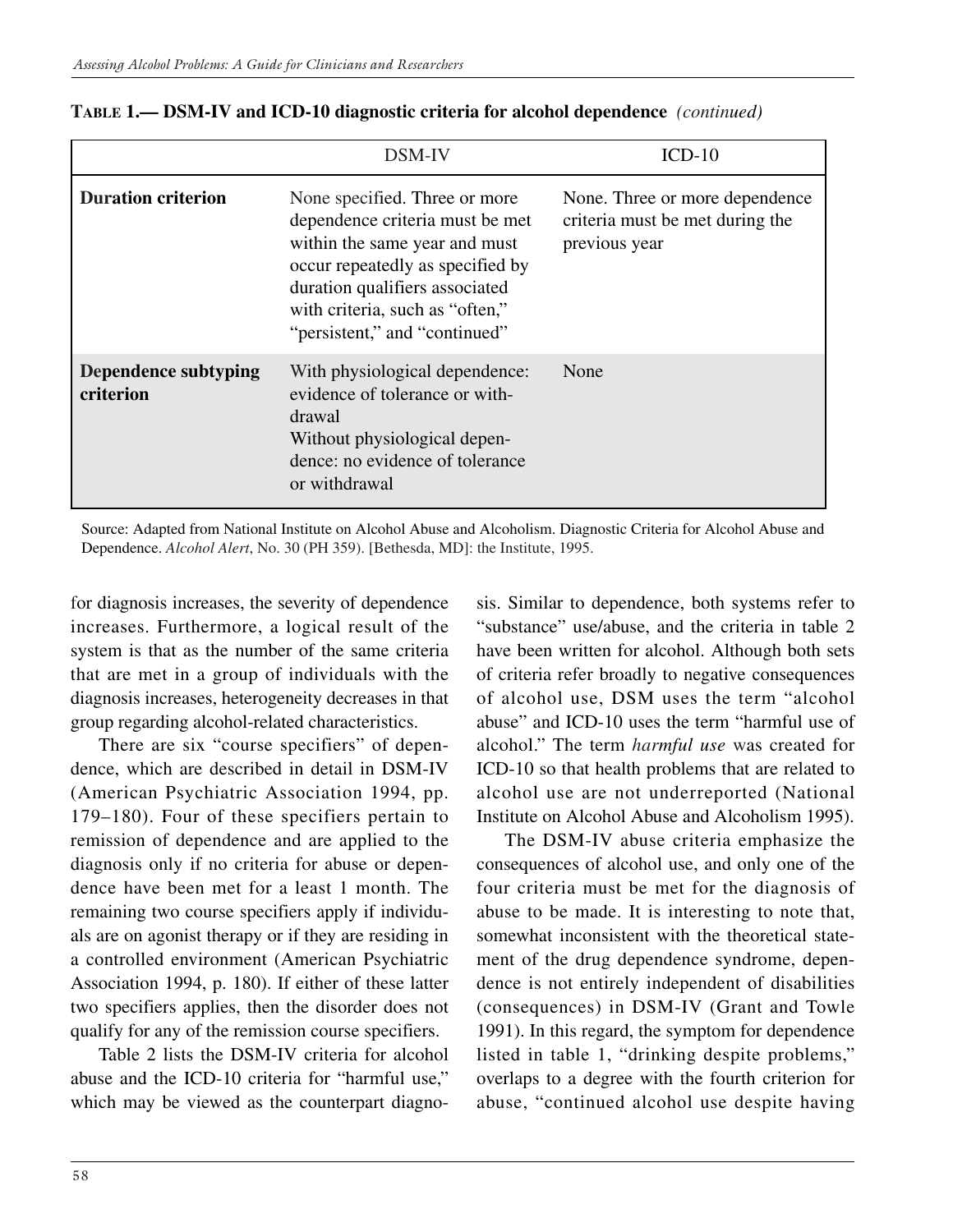### **TABLE 2.—Criteria for alcohol abuse (DSM-IV) and harmful use of alcohol (ICD-10)**

## **DSM Alcohol Abuse**

- A. A maladaptive pattern of alcohol use leading to clinically significant impairment or distress, as manifested by one or more of the following, occurring within a 12-month period:
	- (1) Recurrent drinking resulting in a failure to fulfill major role obligations at work, school, or home
	- (2) Recurrent drinking in situations in which it is physically hazardous
	- (3) Recurrent alcohol-related legal problems
	- (4) Continued alcohol use despite having persistent or recurrent social or interpersonal problems caused or exacerbated by the effects of alcohol
- B. The symptoms have never met the criteria for alcohol dependence.

## **ICD-10 Harmful Use of Alcohol**

- A. A pattern of alcohol use that is causing damage to health. The damage may be physical or mental. The diagnosis requires that actual damage should have been caused to the mental or physical health of the user.
- B. No concurrent diagnosis of alcohol dependence.

Source: Adapted from National Institute on Alcohol Abuse and Alcoholism. Diagnostic Criteria for Alcohol Abuse and Dependence. *Alcohol Alert,* No. 30 (PH 359). [Bethesda, MD]: the Institute, 1995.

persistent or recurrent social or interpersonal problems caused or exacerbated by the effects of alcohol."

Two additional points regarding diagnoses of abuse and dependence should be made. First, each diagnosis has a time contingency. Criteria for abuse or dependence must have been met in the last 12 months in order for the diagnosis to be called current. It is also possible to assign lifetime (i.e., before the last 12 months) diagnoses of alcohol abuse or dependence, and several of the structured diagnostic methods described later offer this feature. The second point is that, as seen in table 2, a DSM-IV diagnosis of alcohol abuse cannot be made if criteria for a diagnosis of alcohol dependence have ever been met.

The preceding discussion covering definitions of diagnosis and the drug dependence syndrome, along with a description of the DSM criteria for

alcohol use disorders, provides the conceptual rationale for choosing the instruments that are reviewed in this chapter. Instruments designed to help obtain DSM or ICD diagnoses of alcohol (or, more generally, substance) use disorders are included. More focused measures relating to the dependence syndrome and to the criteria for formal diagnoses are also covered. These include measures of consequences of alcohol use, control over alcohol use, urges and craving (to consume alcohol), and withdrawal. All of these measures the instruments designed to yield formal diagnoses as well as the more focused measures—are referred to in this chapter as diagnostic measures.

## **Validity of Psychiatric Diagnosis**

In the course of research on psychiatric taxonomic systems in the United States, generally accepted criteria for evaluating the validity of diagnostic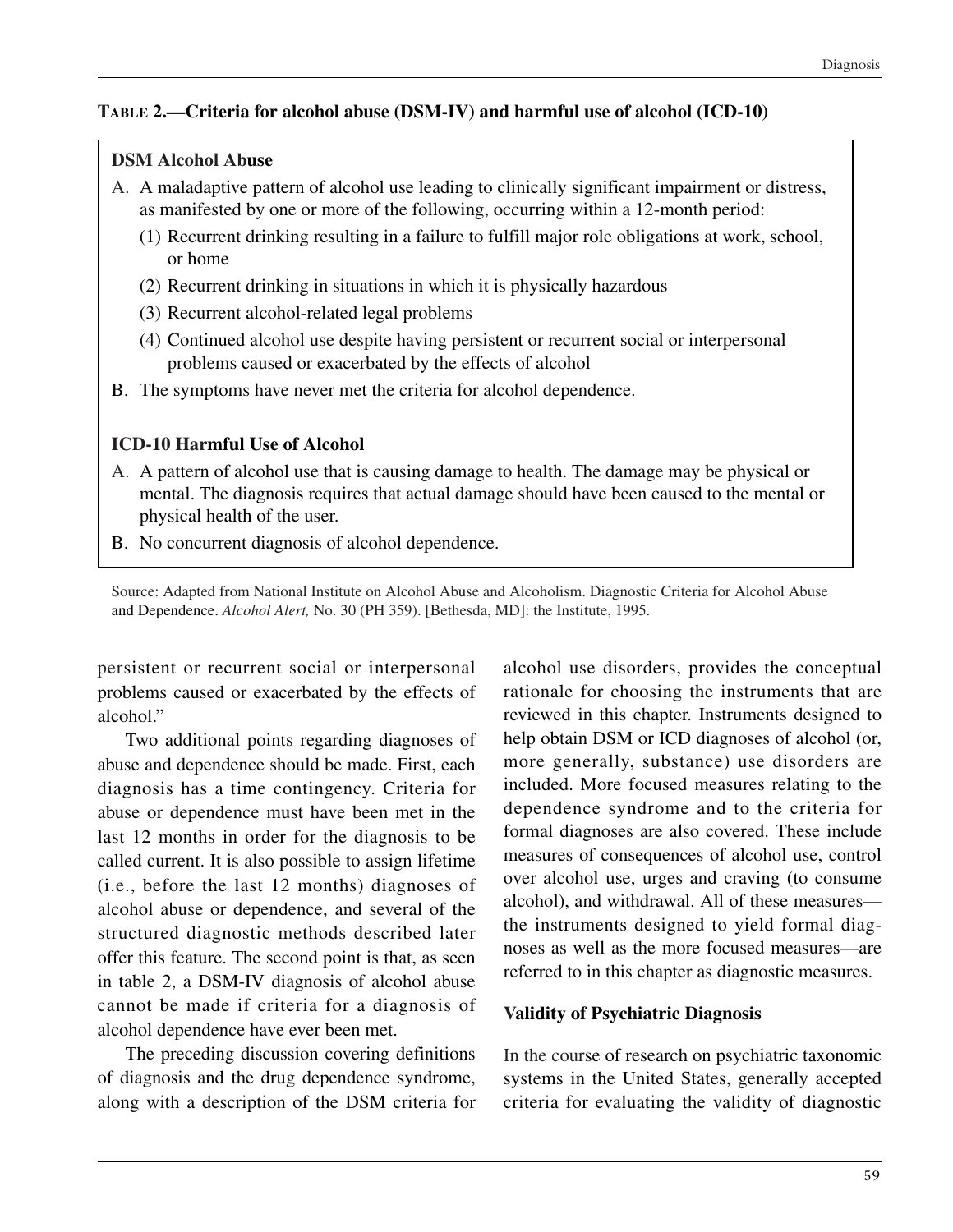categories have evolved. These criteria include clinical description, laboratory studies, delimitation from other disorders, followup studies (i.e., stability and prognostic value of a diagnosis), and family studies, which pertain to etiology of disorders (Woodruff et al. 1977, p. 443; Todd and Reich 1989; Nathan and Langenbucher 1999). Essentially, these criteria specify that valid diagnostic categories are discrete, are based in etiologic research, enhance our ability to predict the course of a disorder, and enable prescriptive treatment assignment.

In the last several years, a considerable amount of research has been generated that has addressed the validity of the DSM-IV definitions of alcohol use disorders in adults. This research has suggested that the distinction between alcohol abuse and dependence is valid (Hasin and Paykin 1999; Nelson et al. 1999) and has shown the importance of withdrawal in diagnosing alcohol dependence specified with physical dependence (Langenbucher et al. 2000). Furthermore, Hasin and Paykin's (1998) study suggested that the requirement of meeting three of the seven criteria for a diagnosis of alcohol dependence is valid. In addition, a study by Reynaud et al. (2000) of the use of laboratory tests to make a diagnosis of alcohol abuse reflects increasing interest in the use of such methods to arrive at diagnoses of the alcohol use disorders.

However, DSM-IV still falls considerably short of the mark of a valid diagnostic system according to the standards described earlier. For example, the diagnostic categories in DSM are not for the most part etiologically based because of the limits of our knowledge about the development of most of the identified psychiatric disorders. In addition, knowledge of diagnosis does not lead to prescriptive treatments for the vast majority of disorders, particularly when considering psychosocial treatments (Beutler and Clarkin 1990). In planning treatment, it generally is necessary to go beyond diagnosis, such as by determining the antecedent and consequent conditions of the symptoms and behaviors that constitute a diagnosis. Certainly this is true in psychological and social treatments for the vast majority of cases of alcohol problems.

Furthermore, diagnostic categories are not discrete. Instead, there is considerable overlap across some diagnostic categories and heterogeneity within categories. For example, in a general population survey study of DSM-III-R (DSM-IV's predecessor) (American Psychiatric Association 1987), Grant and colleagues (1992) found 189 subtypes (466 are possible) of alcohol dependence diagnoses based on combinations of symptoms whose criteria were met in the sample. In addition, the number of subtypes found covaried with subject demographic factors such as gender, age, and race.

With the evidence on the validity of diagnoses, it might be legitimately argued that the assignment of alcohol use disorder diagnoses does little to enhance treatment or research. However, there are several compelling reasons for continuing to assign diagnoses as part of clinical and research practice. First, the assignment of diagnoses that can be reliably derived greatly improves communication among clinicians and researchers. That is, diagnoses aid clinical description. Alcohol problems is one area of clinical practice that has been chronically beset with ambiguity and disagreement concerning definition, and the creation of diagnostic criteria that can, for the most part, be operationalized as in DSM-IV has alleviated such problems of definition considerably. Improvement in communication among professionals about what they are treating and studying also tends to accelerate advances in research, which in turn will help to refine the diagnostic system itself.

Another reason to assign diagnoses is that they can be useful in planning treatments. In this regard, psychiatric diagnostic categories consist of covarying symptoms and behaviors, so that knowing one symptom helps to predict the exis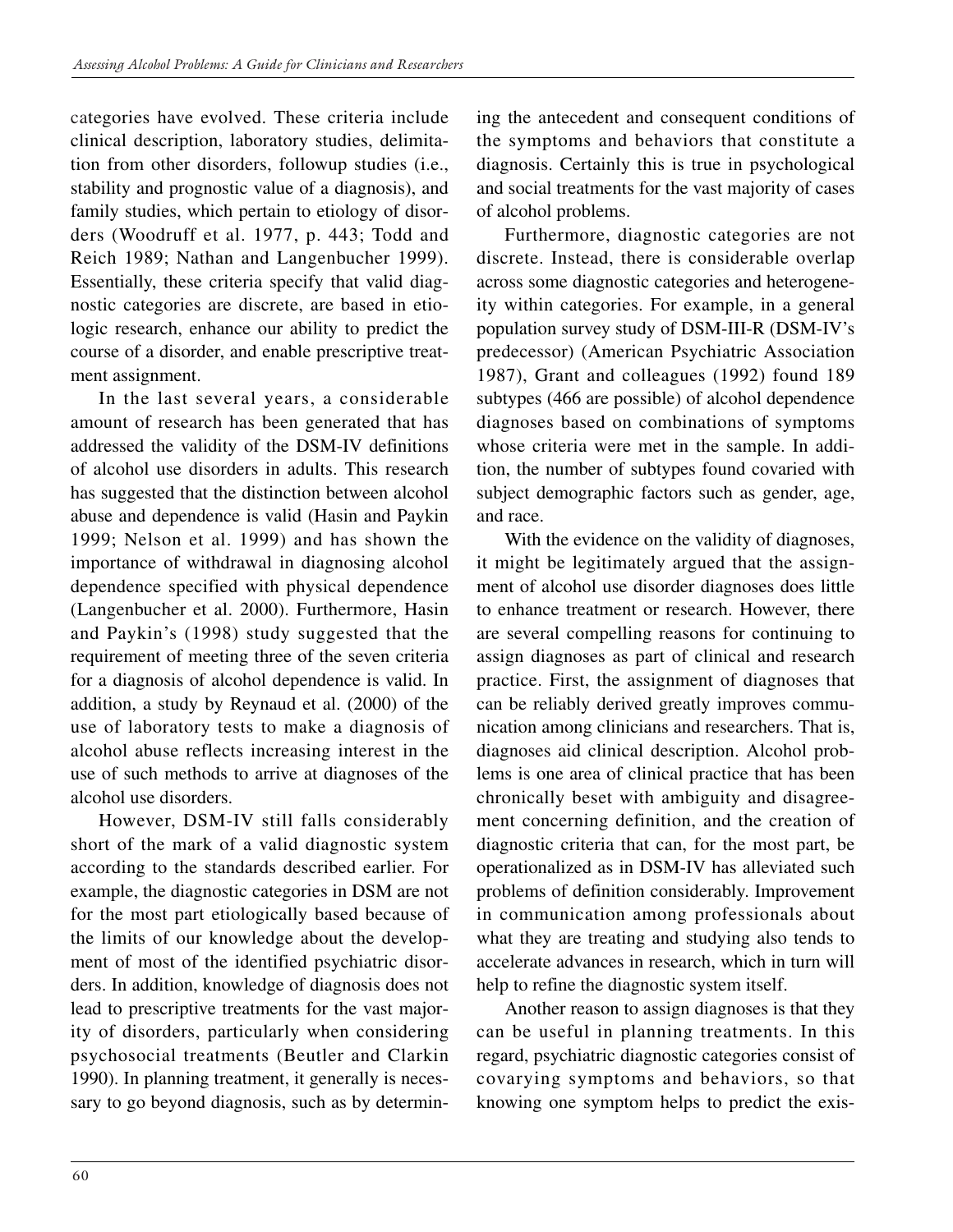tence of others. Although this feature alone does not lead to prescriptive treatments, elaboration of detail about symptoms, such as by learning their antecedent and consequent conditions, is essential to treatment planning.

Taken together, these advantages provide a solid rationale for continuing to assign diagnoses as part of treatment and research on alcohol use disorders. As a result, we argue that diagnostic measures do have clinical and research utility. We explore this point in more detail later in discussions of individual measures.

### **DIAGNOSTIC MEASURES**

There is no shortage of measures that could have been chosen for inclusion in this chapter. The 18 measures that were selected for review met the criteria for inclusion outlined in the introduction to this *Guide*. The full name of each measure and its abbreviation are listed here:

- Alcohol Craving Questionnaire (ACQ-NOW)
- Alcohol Dependence Scale (ADS)
- • Clinical Institute Withdrawal Assessment (CIWA-AD)
- • Composite International Diagnostic Interview (CIDI core) Version 2.1
- Diagnostic Interview Schedule for DSM-IV (DIS-IV) Alcohol Module
- Drinker Inventory of Consequences (DrInC)
- Drinking Problems Index (DPI)
- Ethanol Dependence Syndrome (EDS) Scale
- Impaired Control Scale (ICS)
- Personal Experience Inventory for Adults (PEI-A)
- Psychiatric Research Interview for Substance and Mental Disorders (PRISM) (formerly known as the Structured Clinical

Interview for DSM-III-R, Alcohol/Drug Version [SCID-A/D])

- Semi-Structured Assessment for the Genetics of Alcoholism (SSAGA-II)
- Severity of Alcohol Dependence Questionnaire (SADQ)
- Short Alcohol Dependence Data (SADD)
- Substance Abuse Module (SAM) Version 4.1
- • Substance Dependence Severity Scale (SDSS)
- • Substance Use Disorders Diagnostic Schedule (SUDDS-IV)
- Temptation and Restraint Inventory (TRI)

Tables 3A and 3B summarize the major features of these measures. The purpose of each measure is listed because several different types of measures (e.g., measures of nomenclature, severity of dependence, and consequences) are called diagnostic in this chapter. Clinical utility is listed because a major aim of this chapter is to address clinicians' assessment needs, and the diagnostic measures vary in the degree to which they assist clinicians in treatment planning, implementation, and evaluation. Training requirement is included because of the substantial variability among the diagnostic measures on that dimension; how accessible a measure is to a clinician or researcher with specific resources could depend in part on the extent of training that is required to use it.

A number of table entries are "NA" (not applicable) in the columns relating to whether a measure has been normed. For measures designed to give diagnoses according to a nomenclature system such as DSM, this dimension is not relevant, because such measures are criterion linked. That is, respondents either will or will not meet preset criteria for some designation, in this case a psychiatric diagnosis. A legitimate question is whether subgroups vary in the frequency with which they meet the criteria for a diagnosis, but the criteria themselves typically would not be adjusted for use with different groups of individuals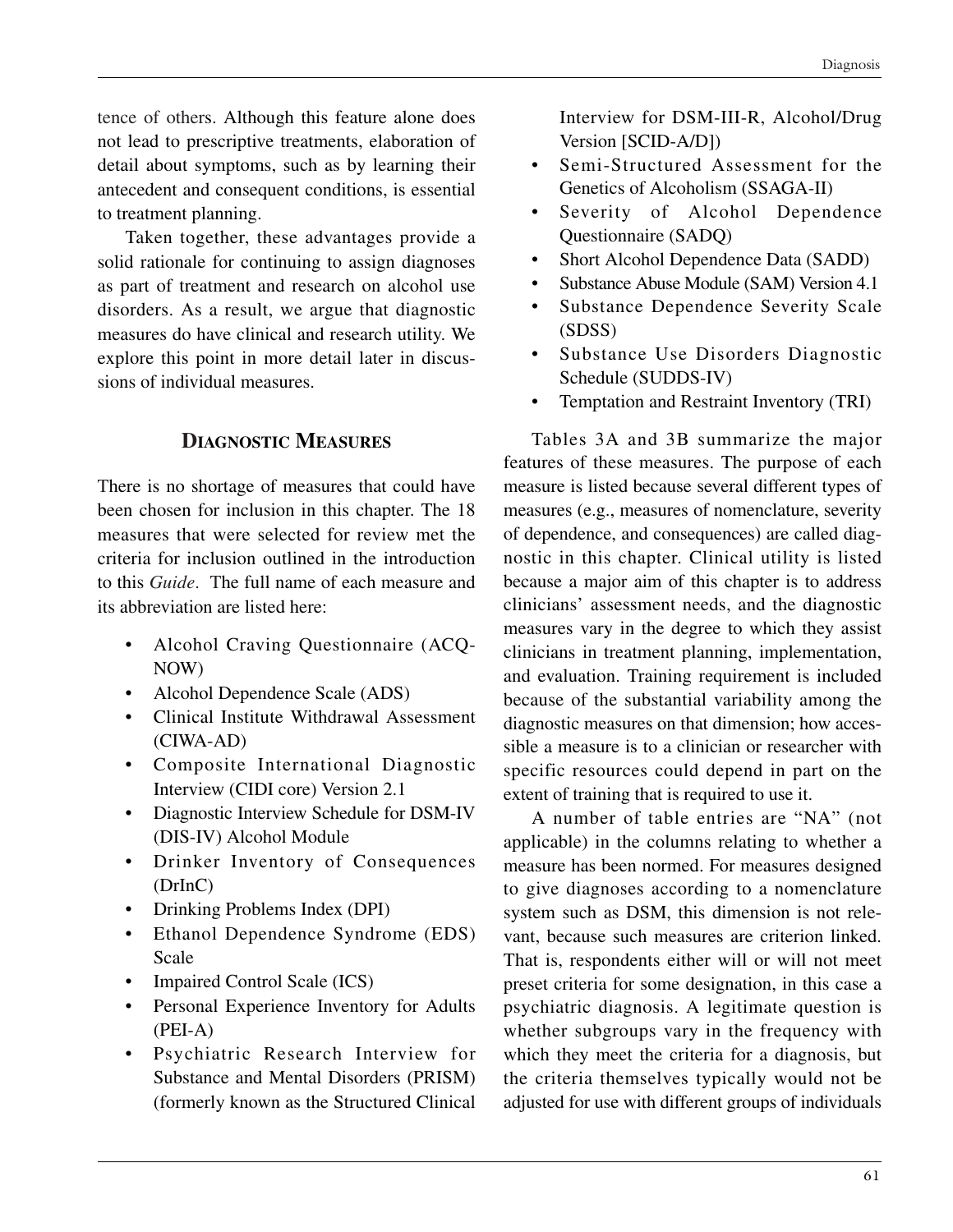| Instrument                  | Purpose                                                                                      | Clinical utility                                                                                   | population<br>Target   | used with<br>Groups                                                                      | Norms<br>avail.?          | Normed<br>groups                                                              |
|-----------------------------|----------------------------------------------------------------------------------------------|----------------------------------------------------------------------------------------------------|------------------------|------------------------------------------------------------------------------------------|---------------------------|-------------------------------------------------------------------------------|
| ACQ-<br>NOW                 | To measure acute alcohol<br>craving                                                          | Measure of change pre-<br>to posttreatment                                                         | <b>Adults</b>          | All current drinkers                                                                     | $\mathsf{S}^{\mathsf{O}}$ | $\mathsf{S}^{\mathsf{O}}$                                                     |
| <b>ADS</b>                  | To measure severity of alcohol<br>dependence, based on alcohol<br>dependence syndrome        | treatment and treatment<br>Screening and case<br>finding; level of<br>goal planning                | <b>Adults</b>          | Wide variety of<br>settings                                                              | Yes                       | Various treatment<br>samples                                                  |
| CIWA-<br>$\overline{A}$     | Converts DSM-III-R items into<br>scores to track withdrawal<br>severity                      | Aid in adjustment of<br>care related to with-<br>drawal severity                                   | Adults                 | Adults in alcohol<br>withdrawal                                                          | $\sum_{i=1}^{n}$          | $\mathbb{A}$                                                                  |
| CIDI core<br>Version<br>2.1 | To assess DSM-IV and ICD-<br>10 diagnoses                                                    | Aid in treatment<br>planning                                                                       | <b>Adults</b>          | General population,<br>patients, psychiatric<br>general medical<br>patients              | $\sum_{i=1}^{n}$          | $\mathop{\rm NA}\nolimits$                                                    |
| Alcohol<br>Module<br>N-SIQ  | measure of DSM-IV criteria<br>To provide a structured<br>for alcohol abuse and<br>dependence | Designed for epidemiol-<br>use possible, especially<br>ogy research; clinical<br>clinical research | <b>Adults</b>          | Age 18 and older,<br>wide sociodemo-<br>graphic range                                    | $\sum_{i=1}^{n}$          | $\mathbb{X}$                                                                  |
| DrInC                       | To measure consequences of<br>alcohol use                                                    | diagnosis; help in giving<br>patients feedback about<br>their alcohol use<br>Relates to abuse      | <b>Adults</b>          | patient clinical sam-<br>college populations<br>ples; homeless and<br>Inpatient and out- | Yes                       | Inpatients and out-<br>patients in alcohol<br>treatment; males<br>and females |
| DPI                         | To assess drinking problems in<br>older adults                                               | back about their alcohol use<br>help in giving patients feed-<br>Relates to abuse diagnosis;       | Adults 55<br>and older | Adults 55 and older                                                                      | $\frac{1}{2}$             | $\mathop{\lesssim}\limits^{\blacktriangle}$                                   |

**TABLE 3A.—Diagnostic instruments: Descriptive information** 

TABLE 3A.-Diagnostic instruments: Descriptive information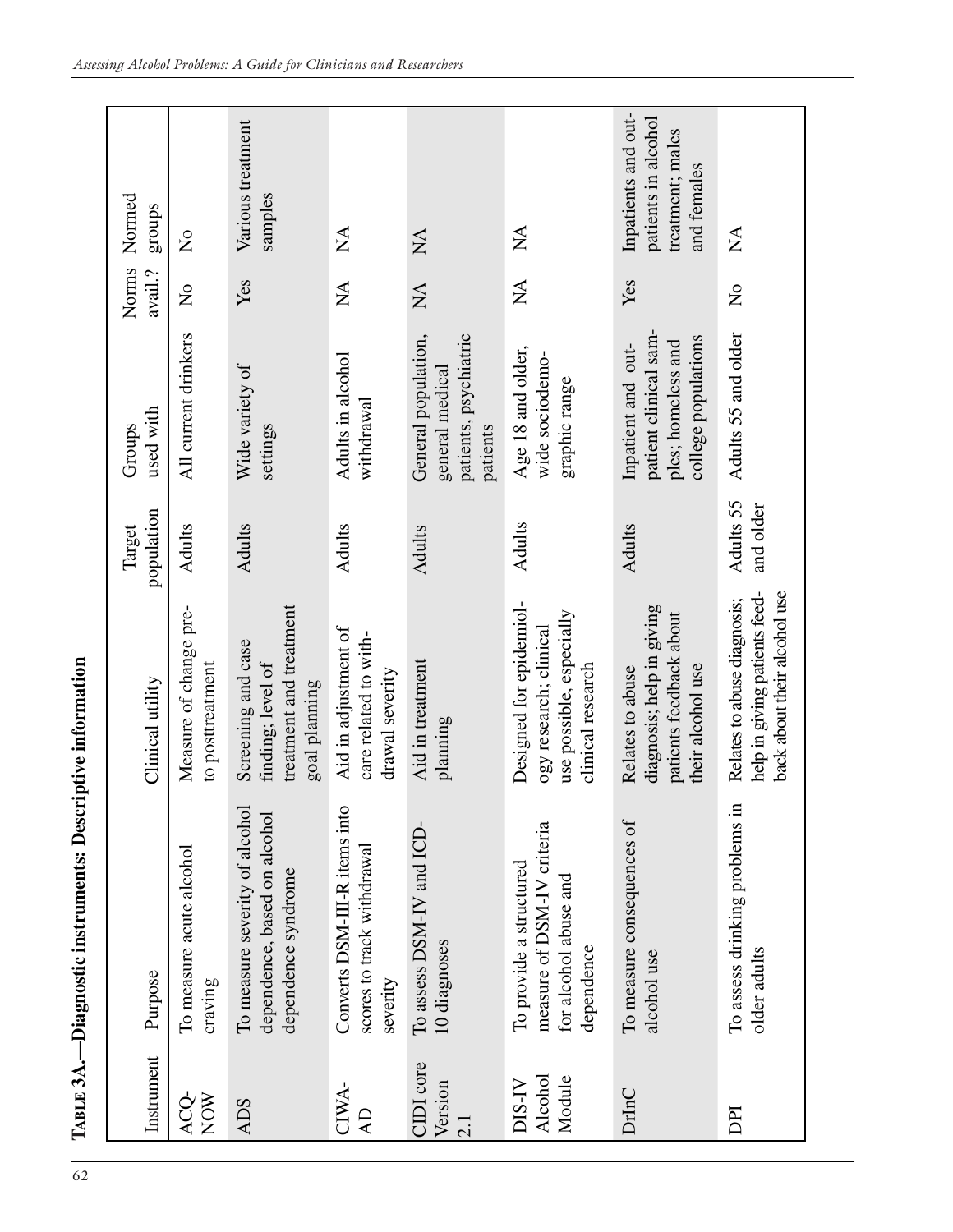| Instrument   | Purpose                                                                                                                              | Clinical utility                                                                      | population<br>Target | used with<br>Groups                                                                                   | Norms<br>avail.?          | Normed<br>stonbs                                                                                        |
|--------------|--------------------------------------------------------------------------------------------------------------------------------------|---------------------------------------------------------------------------------------|----------------------|-------------------------------------------------------------------------------------------------------|---------------------------|---------------------------------------------------------------------------------------------------------|
| EDS          | alcohol dependence syndrome<br>To measure elements of                                                                                | Monitor dependence<br>severity over time                                              | <b>Adults</b>        | Individuals with alco-No<br>college students; general<br>population of drinkers<br>hol use disorders; |                           | $\overline{a}$                                                                                          |
| ICS          | perceived control over<br>To measure actual and<br>drinking                                                                          | specification of treatment<br>Aid in diagnosis and<br>goals                           | <b>Adults</b>        | Individuals with any<br>degree of alcohol<br>dependence                                               | Yes                       | Clinical sample of<br>problem drinkers<br>and non-problem<br>samples                                    |
| PEI-A        | To measure substance use and<br>resulting problems                                                                                   | Aid in case identification<br>and treatment referral                                  | <b>Adults</b>        | drug-related problems<br>Adults suspected of<br>alcohol or other                                      | Yes                       | general community<br>Treatment-seeking<br>samples and                                                   |
| <b>PRISM</b> | measure of DSM-III, DSM-III-<br>R, and DSM-IV diagnoses and<br>To provide a semi-structured<br>related factors                       | Mainly research, but<br>clinical use possible                                         | <b>Adults</b>        | samples; alcohol and<br>other drug clinical<br>Community<br>samples                                   | $\sum_{i=1}^{n}$          | $\mathbb{X}$                                                                                            |
| SSAGA-II     | other diagnoses according to<br>ICD-10; other data may also<br>To derive substance use and<br>DSM-III-R, DSM-IV, and<br>be collected | aid in treatment planning<br>Designed for research;                                   | <b>Adults</b>        | population of adults<br>General                                                                       | $\mathsf{S}^{\mathsf{O}}$ | $\mathsf{S}^{\mathsf{O}}$                                                                               |
| SADO         | alcohol dependence syndrome<br>alcohol dependence, based on<br>To measure severity of                                                | assessment of withdrawal<br>Aid in treatment goal<br>specification and in<br>severity | <b>Adults</b>        | treatment of various<br>Problem drinkers in<br>kinds                                                  | Yes                       | Inpatient, outpatient,<br>in several countries<br>agency attenders<br>and community-<br>based treatment |

TABLE 3A.-Diagnostic instruments: Descriptive information (continued) **TABLE 3A.—Diagnostic instruments: Descriptive information** *(continued)* 

Diagnosis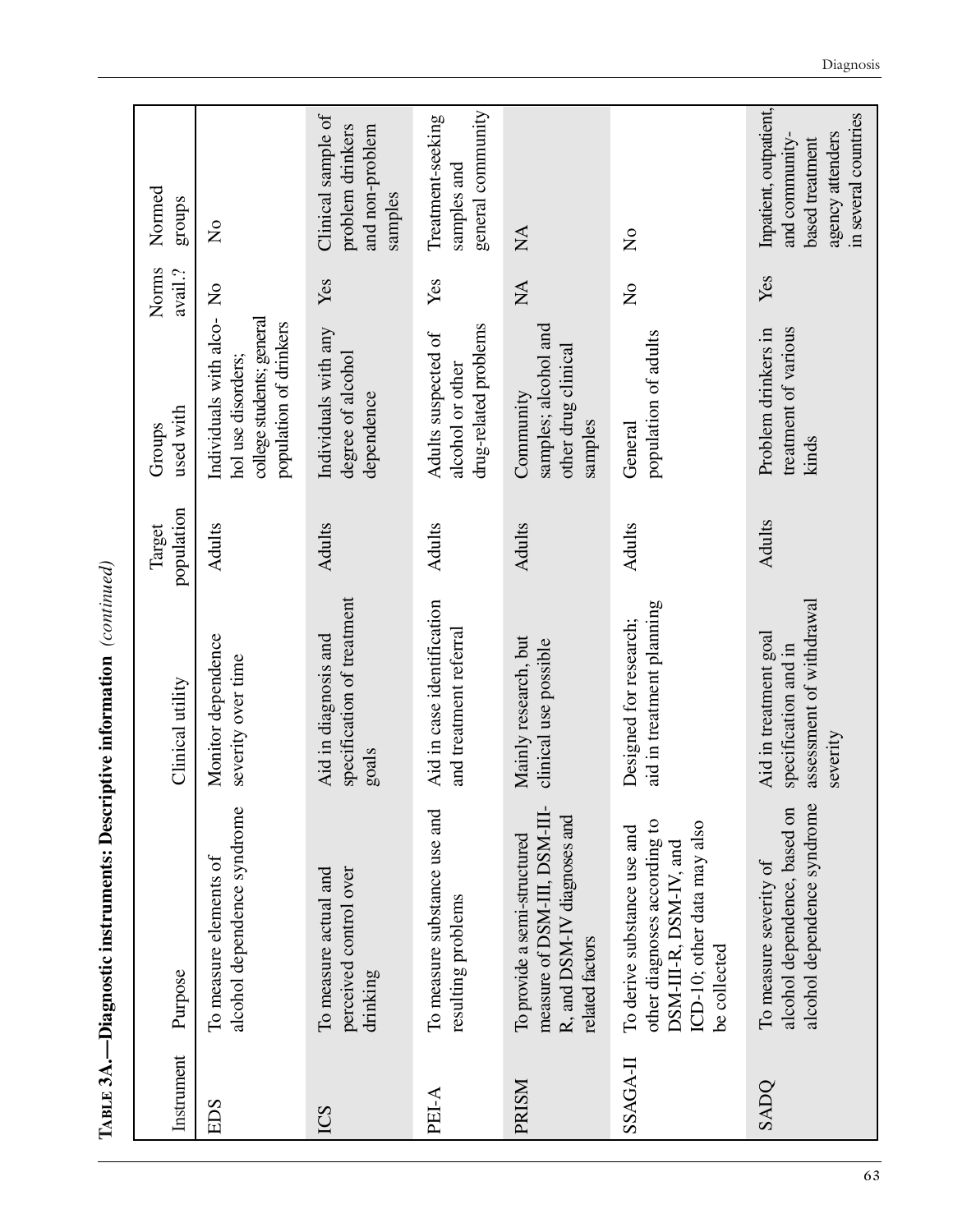| .<br>.<br>.                                                                                 |
|---------------------------------------------------------------------------------------------|
| ł<br>l<br>j                                                                                 |
| i<br>i                                                                                      |
| こくしくくり<br>0<br>j                                                                            |
| ֧֖֖֧֧֧֧֧֧֧֧֧֛֪֛֪֛֧֧֧֛֧֛֪֛֪֛֪֛֪֛֪֛֪֛֪֛֪֛֪֛֚֚֚֚֚֚֚֚֚֚֚֬֝֓֕֝֓֕֓֝֬֝֓֝֬֝֬֝֬֝֬֝֬֬֝֬֜֬<br>France P |

| Instrument                             | Purpose                                                                                                                                                                                                                                                                                                                                                                                                                                                            | Clinical utility                                                                                       | population<br>Target                  | used with<br>Groups                                                                                                      | Norms<br>avail.?          | Normed<br>groups          |
|----------------------------------------|--------------------------------------------------------------------------------------------------------------------------------------------------------------------------------------------------------------------------------------------------------------------------------------------------------------------------------------------------------------------------------------------------------------------------------------------------------------------|--------------------------------------------------------------------------------------------------------|---------------------------------------|--------------------------------------------------------------------------------------------------------------------------|---------------------------|---------------------------|
| SADL                                   | dependence on alcohol free<br>To provide a measure of<br>of cultural bias                                                                                                                                                                                                                                                                                                                                                                                          | Aid in treatment goal<br>specification                                                                 | <b>Adults</b>                         | nonclinical samples<br>erate dependence;<br>with mild to mod-<br>Clinical samples<br>in some cases                       | Yes                       | Young male<br>offenders   |
| Version<br><b>NVS</b><br>$\frac{1}{4}$ | More detailed version of the<br>CIDI substance use section                                                                                                                                                                                                                                                                                                                                                                                                         | Aid in treatment planning                                                                              | adolescents<br>$>16$ years<br>Adults, | those with severe retard-<br>ation or severe organic<br>populations, excluding<br>General and clinical<br>brain syndrome | $\mathsf{S}^{\mathsf{O}}$ | $\sum_{i=1}^{n}$          |
| SDSS                                   | To provide a dimensional<br>measure of DSM-IV and<br>ICD-10 dependence and<br>abuse criteria                                                                                                                                                                                                                                                                                                                                                                       | Aid in treatment planning<br>and evaluation                                                            | $>16$ years<br>Adults,                | adolescents populations<br>Clinical                                                                                      | $\frac{1}{2}$             | $\mathsf{S}^{\mathsf{O}}$ |
| SUDDS-<br>$\sum$                       | measures of DSM-III and<br>DSM-III-R substance use<br>To provide structured<br>disorders                                                                                                                                                                                                                                                                                                                                                                           | Aid in treatment planning                                                                              | <b>Adults</b>                         | tions; dual-diagnosis<br>Chemical abuse and<br>dependence popula-<br>populations                                         | $\sum_{i=1}^{n}$          | $\mathbb{X}$              |
| TRI                                    | To measure preoccupation<br>with control over drinking                                                                                                                                                                                                                                                                                                                                                                                                             | Aid in treatment planning                                                                              | Adults                                | concerned about<br>their drinking<br>Individuals                                                                         | Yes                       | $\frac{1}{2}$             |
|                                        | Statistical Manual of Mental Disorders, Fourth Edition; ICD-10 = International Statistical Classification of Diseases and Related Health Problems, 10th rev.;<br>of Mental Disorders, Third Edition; DSM-III-R = Diagnostic and Statistical Manual of Mental Disorders, Third Edition, Revised; DSM-IV = Diagnostic and<br>$NA$ = not applicable; $P\&P$ = pencil and paper; $SA$ = self-administered<br>Note: The instruments are listed in alphabetical order by | full name; see the text for the full names of the instruments. $DSM-III = Diagonal$ Statistical Manual |                                       |                                                                                                                          |                           |                           |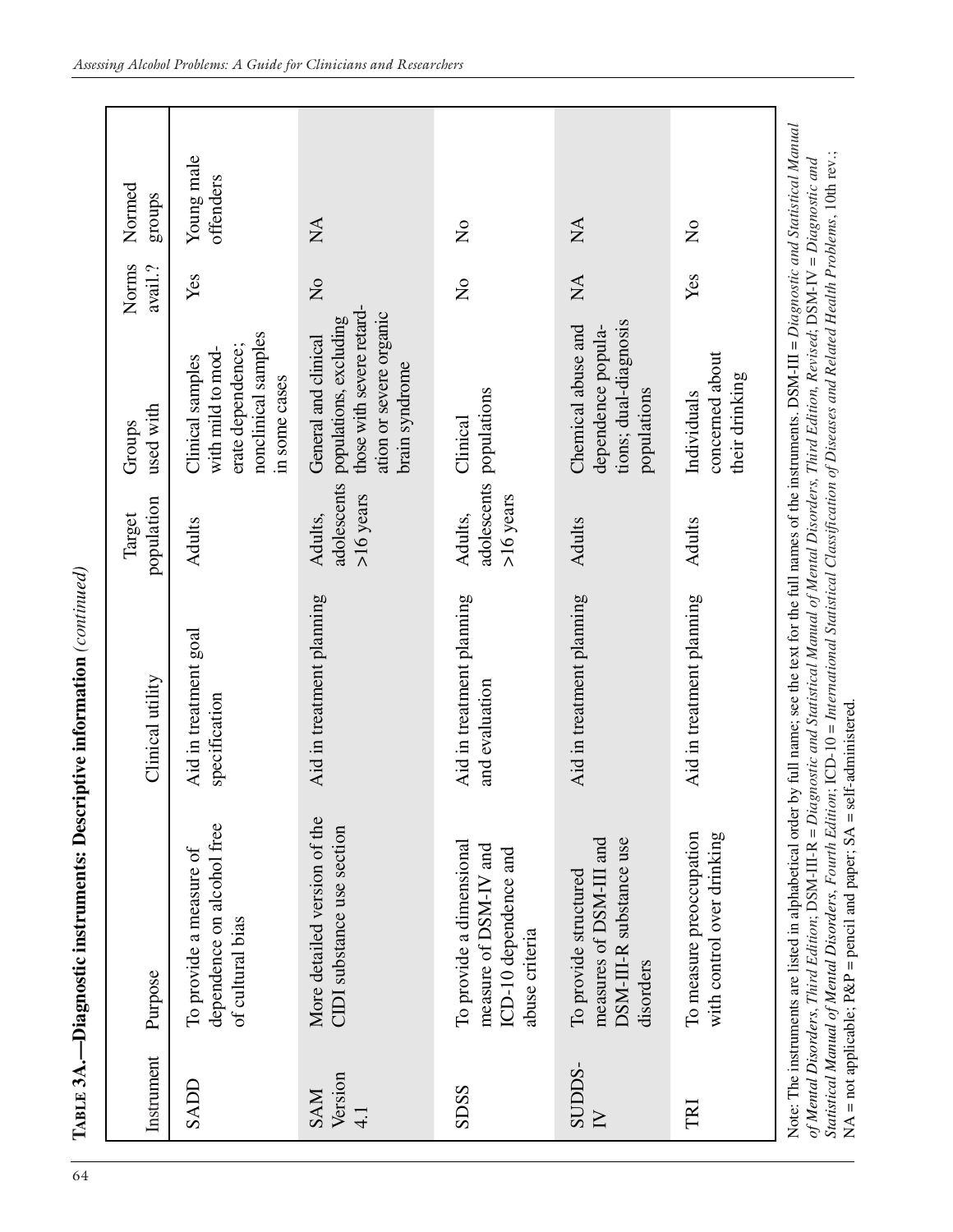| ֧֧֧֧֧֧֧֧֧֧֧֧֧֧֧֧֛֧֧֦֧֧֛֪֧֧֧֧֧֧֧֧֧֧֚֚֚֚֚֚֚֚֚֚֚֚֚֚֚֚֚֚֚֚֡֬֝֓֓֝֓֝֬֝֬֝֓֝֬֝֓֓֓֬֓֓֓֓֝֬֬ |
|-----------------------------------------------------------------------------------|
| י<br>י<br>l<br>Science de S                                                       |
|                                                                                   |
| J                                                                                 |
|                                                                                   |
| The Line of D                                                                     |

| Instrument                                                | Format options                 | administer<br>Time to          | Training<br>needed?            | scoring avail.?<br>Computer                                                                                                      | Fee for<br>use?                |
|-----------------------------------------------------------|--------------------------------|--------------------------------|--------------------------------|----------------------------------------------------------------------------------------------------------------------------------|--------------------------------|
| ACQ-NOW                                                   | P&P SA                         | $5-10$ min                     | $\mathsf{S}^{\mathsf{O}}$      | $\mathsf{S}^{\mathsf{O}}$                                                                                                        | $\mathsf{S}^{\mathsf{O}}$      |
| <b>ADS</b>                                                | P&P SA; interview; computer SA | $5 \text{ min}$                | "Basic"                        | Yes                                                                                                                              | $\mathop{\mathsf{S}}\nolimits$ |
| CIWA-AD                                                   | Observation                    | $2 \text{ min}$                | Yes                            | $\mathop{\mathsf{S}}\nolimits$                                                                                                   | No info                        |
| Version 2.1<br>CIDI core                                  | Interview; computer SA         | $70 \text{ min}$               | Yes                            | Yes                                                                                                                              | Yes                            |
| DIS-IV Alcohol<br>Module                                  | Interview                      | $10-20$ min                    | Yes                            | Yes                                                                                                                              | Yes                            |
| DrInC                                                     | P&P SA                         | $10 \min$                      | $\overline{a}$                 | $\overline{a}$                                                                                                                   | $\overline{a}$                 |
| DPI                                                       | P&P SA                         | $3-5$ min                      | $\mathop{\mathsf{S}}\nolimits$ | $\mathop{\mathsf{S}}\nolimits$                                                                                                   | $\mathsf{S}^{\mathsf{O}}$      |
| <b>EDS</b>                                                | P&P SA                         | $5-10$ min                     | $\overline{a}$                 | $\overline{\mathsf{S}}$                                                                                                          | $\mathsf{S}^{\mathsf{O}}$      |
| ICS                                                       | P&P SA                         | $5-10$ min                     | Yes                            | $\mathsf{S}^{\mathsf{O}}$                                                                                                        | $\mathsf{S}^{\mathsf{O}}$      |
| PEI-A                                                     | P&P SA                         | $45$ min                       | $\mathop{\mathrm{S}}\nolimits$ | $\mathsf{S}^{\mathsf{O}}$                                                                                                        | $\mathsf{S}^{\mathsf{O}}$      |
| PRISM                                                     | Interview                      | $1-5 h$                        | Yes                            | Yes                                                                                                                              | $\mathsf{S}^{\mathsf{O}}$      |
| SSAGA-II                                                  | Structured interview           | $45 \text{ min} - 4 \text{ h}$ | Yes                            | Yes                                                                                                                              | $\mathsf{S}^{\mathsf{O}}$      |
| SADQ                                                      | P&P SA                         | $5 \text{ min}$                | $\mathop{\mathsf{S}}\nolimits$ | $\mathop{\mathsf{S}}\nolimits$                                                                                                   | $\mathsf{S}^{\mathsf{O}}$      |
| SADD                                                      | P&P SA; interview              | $2-5$ min                      | $\overline{a}$                 | $\overline{\mathsf{S}}$                                                                                                          | $\mathsf{S}^{\mathsf{O}}$      |
| SAM Version 4.1                                           | Interview                      | $10-20$ min                    | Yes                            | Yes                                                                                                                              | $\mathsf{S}^{\mathsf{O}}$      |
| SDSS                                                      | Interview                      | $15-40$ min                    | Yes                            | Yes                                                                                                                              | $\overline{\mathsf{S}}$        |
| SUDDS-IV                                                  | Interview; computer SA         | $30 - 45$ min                  | Yes                            | Yes                                                                                                                              | Yes                            |
| TRI                                                       | P&P SA                         | $10 \text{ min}$               | $\overline{a}$                 | $\overline{a}$                                                                                                                   | $\mathsf{S}^{\mathsf{O}}$      |
| Note: The instruments are listed in alphabetical order by |                                |                                |                                | full name; see the text for the full names of the instruments. $P\&P = \text{pencil}$ and paper; $SA = \text{self-administered}$ |                                |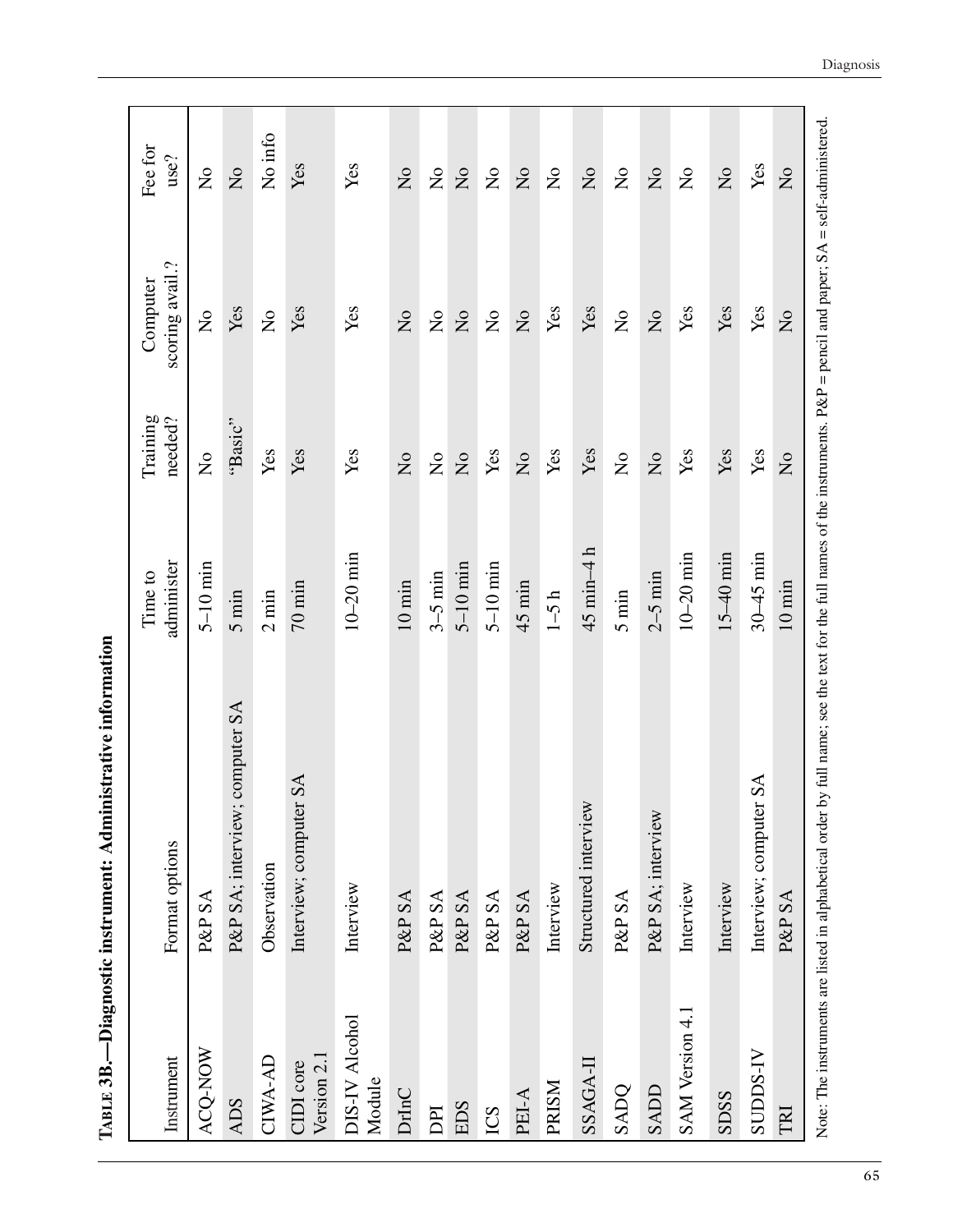unless some change in the nomenclature itself occurred. Similarly, normative data are irrelevant for the CIWA scales, because they are designed to measure specified symptoms of alcohol withdrawal. Again, the criteria for defining a person as in or not in withdrawal would not be expected to vary according to subgroup.

### **Constructs Measured**

We have arbitrarily classified the selected diagnostic instruments according to six of the constructs they were designed to measure: nomenclature, severity of dependence, severity of withdrawal, preoccupation with control over alcohol, craving, and consequences and problems. These constructs are not independent in the sense that they all relate to the formal diagnosis of substance use disorders. Although it is conceivable that several measures could be placed in more than one category, each is classified in what seems to be the best fitting group.

## *Nomenclature*

The CIDI core, the DIS-IV Alcohol Module, the PRISM (formerly SCID-A/D), the SAM, the SSAGA-II, and the SUDDS-IV were designed to provide diagnoses of substance use disorders according to the DSM or ICD systems. Most of the measures, however, are geared to DSM, given that they were developed in the United States.

The formats of these measures may be defined as structured or semi-structured. The primary difference between the two formats is the degree of interviewer judgment that is required to determine if a respondent meets a diagnostic criterion. The most extreme example of a structured measure is the DIS-IV, designed primarily for administration by lay interviewers for purposes of epidemiologic research. Although structured interviews tend to have high reliability, many clinicians have found that these instruments produce an interview process in which respondents

mechanically give a series of "yes" or "no" answers (Spitzer 1983). The SCID was developed to address this concern; interviewers retain discretion to probe for information from the respondent, but their questioning is guided by the need to collect information relevant to specific diagnostic criteria.

A few of the nomenclature measures cover other (than substance use) Axis I or Axis II (in DSM terms) disorders. Examples are the CIDI, the SSAGA-II, the PRISM, and the Schedule for Clinical Assessment in Neuropsychiatry (SCAN; fact sheet not included) (Wing et al. 1990). The reason for including measures of diagnoses other than the substance use disorders is the importance of dual diagnoses in both clinical and research contexts. Considerable attention has been given to the problem of individuals who present with a substance use disorder and one or more other Axis I or II disorders (e.g., Frances and Miller 1991; Nathan and Langenbucher 1999).

## *Severity of Dependence*

The measures included in this category are the ADS, the EDS, the SADD, the SADQ, and the SDSS. They were designed to reflect the alcohol dependence syndrome construct (Edwards and Gross 1976), which is the more specific case of the drug dependence syndrome defined earlier.

## *Severity of Alcohol Withdrawal*

The CIWA-AD focuses on standard symptoms of the alcohol withdrawal syndrome, the presence of which is evidence for physical dependence on alcohol. Such information is directly relevant to the diagnosis of alcohol dependence according to DSM-IV, as a distinction is made according to the presence or absence of "physiological dependence."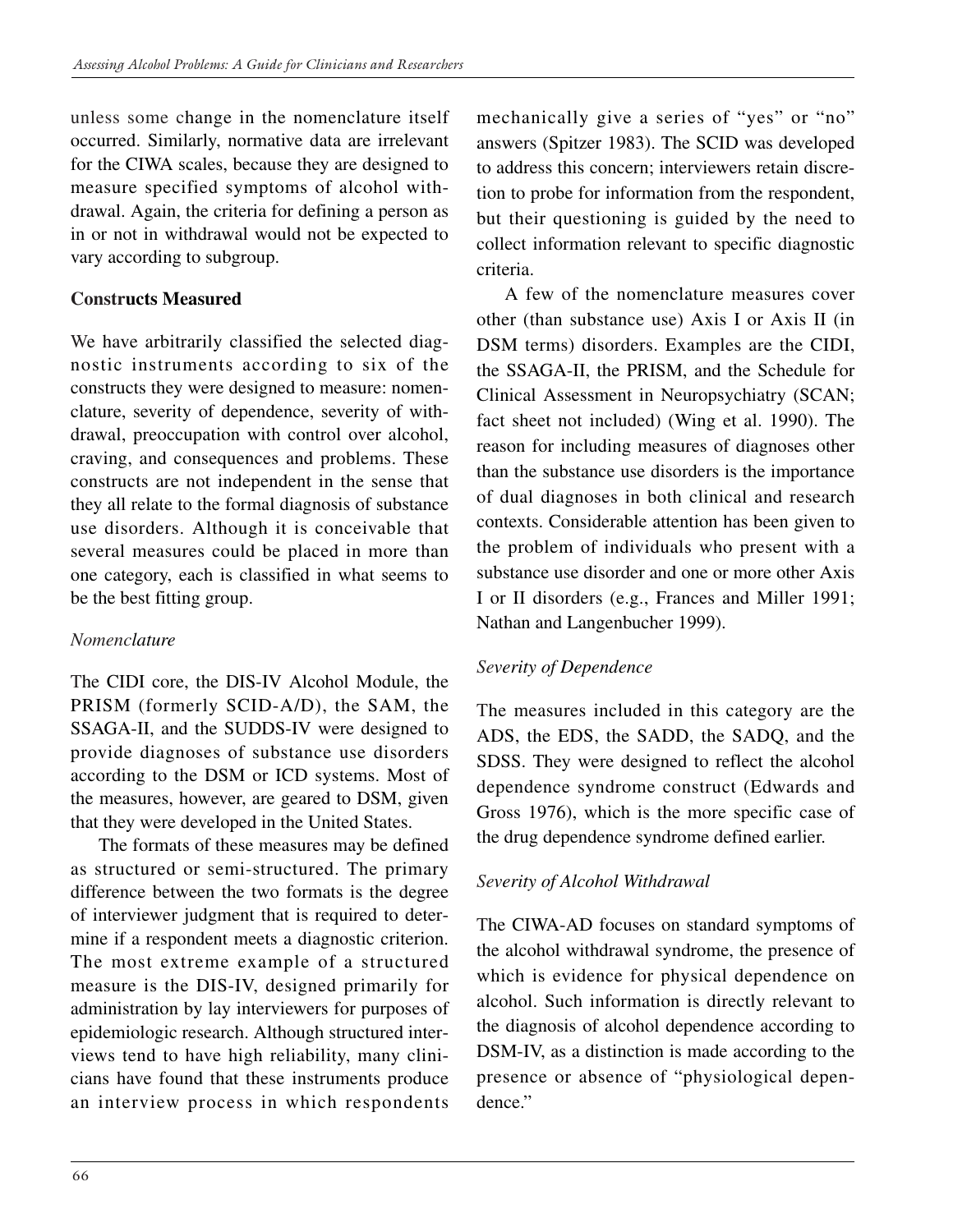#### *Preoccupation With Control Over Alcohol*

Measures in this category (the ICS and the TRI) generally concern discrepancies between intended and actual use of alcohol and the psychological and behavioral correlates of individuals' efforts to modulate their alcohol use. As such, these measures reflect the part of the alcohol dependence syndrome that pertains to the individual's control over alcohol consumption and its associated features.

#### *Craving*

Craving often is conceptualized as a subjective motivational state that represents a motivational process that contributes to alcohol dependence. Craving has been conceptualized as a unidimensional or multidimensional emotional state (Love et al. 1998; Tiffany et al. 2000), and craving measures that have been used in clinical and most research contexts use self-report methods. The measure of craving covered in this chapter is the ACQ-NOW.

#### *Consequences and Problems*

Measures in this category include the DrInC, the DPI, and the PEI-A. They focus on biopsychosocial events or experiences and their perceived connections to the individual's alcohol consumption. Measures of consequences of alcohol use are directly relevant to the abuse diagnosis.

## **Special Populations**

The diagnostic measures discussed here were not developed specifically for different subgroups of individuals, with a few exceptions. One important subgroup marker is age, because it can influence both the format and content of items that constitute a measure. The measures described in this chapter were developed for individuals at least 18 years of age, although the SAM and the SDSS may be used

with 17-year-olds. One measure, the DPI, was developed specifically for use with adults age 55 and older. The chapter by Winters includes diagnostic measures for adolescents.

Although a measure may not be developed specifically for use with a particular group, possible differences in responding among subgroups are described in table 3A when subgroup norms are available. Such information helps researchers to interpret any given individual's score or performance on a measure. It is important to emphasize in discussing subgroup data that such information does not address the possible bias or lack of sensitivity that may exist in a measure for one or more subgroups. For example, it is plausible that types of alcohol-related consequences vary with age, so that failure to take such age-related differences into account would render a measure less sensitive for certain subgroups, such as young adolescents or the elderly. Such reasoning was the basis of developing the DPI, which was designed to be more sensitive than typical consequences measures to the experiences of those age 55 and older.

#### **Psychometric Properties of the Measures**

Table 4 presents information on the reliability and validity data that are available for the diagnostic measures. The three kinds of reliability reported are test-retest, split-half, and internal consistency; the three kinds of validity are content, criterion, and construct. (Table 4 also shows that interrater reliability data are available for the SSAGA-II.) Consistent with the criteria that were followed in choosing the measures for this *Guide*, at least some information is available on the psychometric properties of all the instruments selected; see the appendix for more detail.

The diagnostic measures differ in the extent of psychometric data that are available. For example, only one type of reliability has been reported for the DIS-IV Alcohol Module (test-retest). In contrast, the ADS has far more extensive psychometric data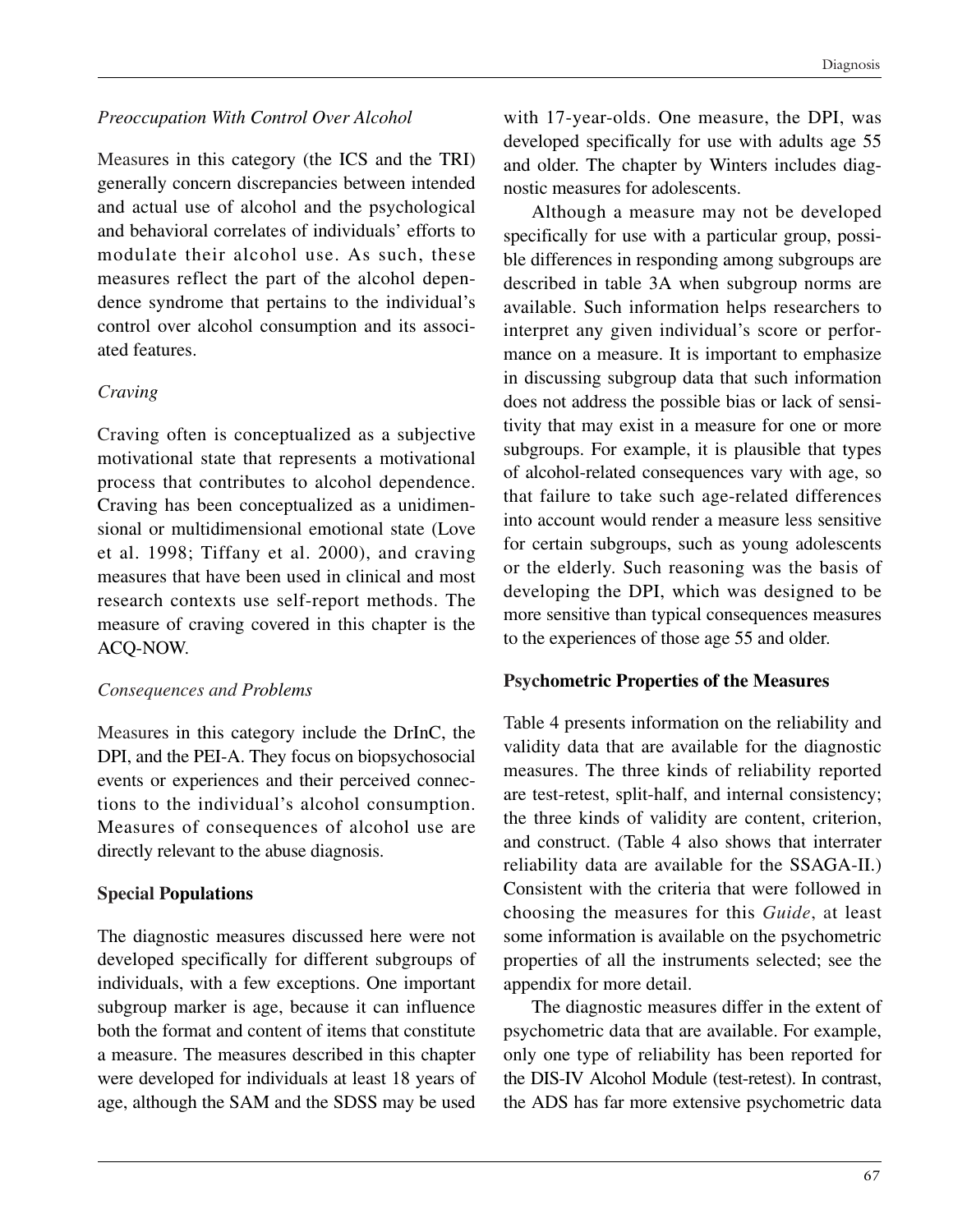|                                    |           | Reliability |                                                |         | Validity  |           |
|------------------------------------|-----------|-------------|------------------------------------------------|---------|-----------|-----------|
| Instrument                         |           |             | Internal<br>Test-Retest Split-half consistency | Content | Criterion | Construct |
| <b>ACQ-NOW</b>                     |           |             |                                                |         |           |           |
| <b>ADS</b>                         | $\bullet$ |             |                                                |         |           |           |
| <b>CIWA-AD</b>                     |           |             |                                                |         |           |           |
| CIDI core Version 2.1              | $\bullet$ |             |                                                |         |           |           |
| DIS-IV Alcohol Module <sup>1</sup> | $\bullet$ |             |                                                |         |           |           |
| <b>DrInC</b>                       | $\bullet$ |             |                                                |         |           |           |
| <b>DPI</b>                         |           |             |                                                |         |           |           |
| <b>EDS</b>                         | $\bullet$ |             |                                                |         |           |           |
| <b>ICS</b>                         |           |             |                                                |         |           |           |
| PEI-A                              |           |             |                                                |         |           |           |
| <b>PRISM</b>                       |           |             |                                                |         |           |           |
| <b>SSAGA-II</b>                    |           | Interrater  |                                                |         |           |           |
| <b>SADQ</b>                        |           |             |                                                |         |           |           |
| <b>SADD</b>                        |           |             |                                                |         |           |           |
| <b>SAM Version 4.1</b>             |           |             |                                                |         |           |           |
| <b>SDSS</b>                        | $\bullet$ |             |                                                |         |           |           |
| <b>SUDDS-IV</b>                    |           |             |                                                |         |           |           |
| <b>TRI</b>                         |           |             |                                                |         |           |           |

#### **TABLE 4.—Availability of psychometric data on diagnostic instruments**

Note: The instruments are listed in the same order as in table 3; see the text for the full names of the instruments.

<sup>1</sup> The fact sheet for the DIS-IV Alcohol Module indicates that validity studies of the instrument have been completed, but the type of evidence for validity was not specified.

available. Typically, if other considerations are held constant, the measure with stronger (extent and magnitude) psychometric evidence is preferred.

## **Research and Clinical Utility**

Diagnostic measures can provide several kinds of information important to the clinician. The measures of nomenclature may contribute to the planning of the setting (inpatient or outpatient, for example), intensity, and substance use outcome goals of treatment. In this regard, a diagnosis of alcohol abuse versus dependence may have implications for each of these aspects of treatment planning (Maisto and Connors 1990) in that abuse typically can be treated with less intense, outpatient modalities. Furthermore, moderate drinking typically would not be considered to be an advisable outcome goal for individuals diagnosed as alcohol dependent but might be relevant for some individuals with an abuse diagnosis.

In addition, the identification of psychiatric disorders that are concurrent with an alcohol use disorder can influence treatment planning in significant ways. For example, the presence of an Axis I disorder might indicate a need for psychotropic medication in conjunction with psychosocial rehabilitation for alcohol-related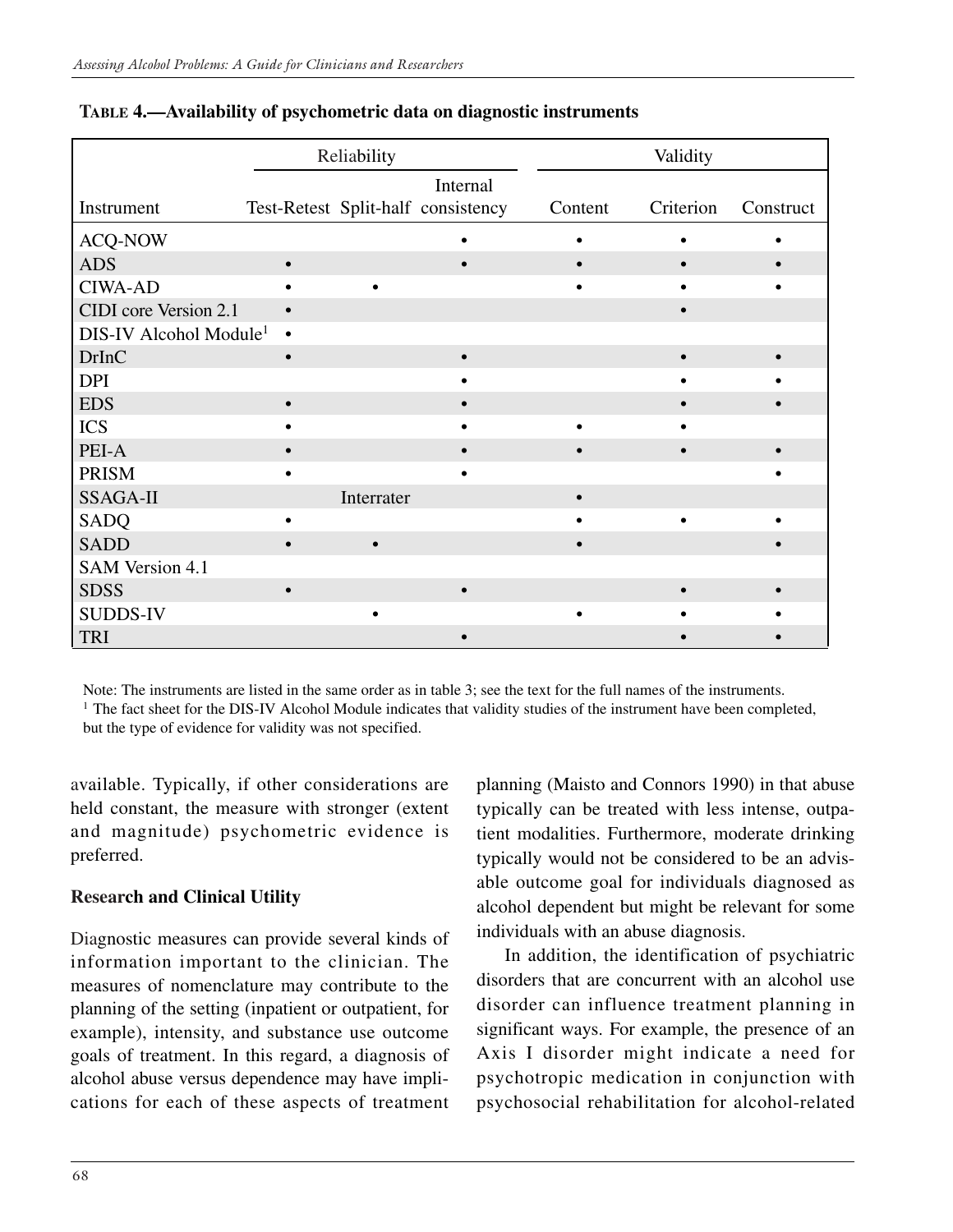problems. Although measures of nomenclature can provide information that is extremely useful in treatment planning, diagnoses of substance use disorders are not prescriptive for rehabilitation efforts. That is, knowledge of a diagnosis of substance use disorder does not in itself provide an adequate basis for developing a full treatment plan.

The measures concerning the severity of dependence (the ADS, the EDS, the SADQ, and the SADD) also are relevant to planning drinking outcome goals. Individuals with a greater degree of dependence severity tend to be poorer candidates for moderate drinking outcomes (Rosenberg 1993). Similarly, measures of control over alcohol and craving are useful in planning drinking outcome goals, as less control over alcohol would be more indicative of an abstinence goal. Severity of dependence is also relevant to level and intensity of treatment of the substance use disorders. The CIWA-AD, which specifically reflects physiological dependence on alcohol, relates directly to managing treatment of the alcohol withdrawal syndrome. For instance, studies have cited the utility of the CIWA-AD in determining the dosage of medication required for treating patients in alcohol withdrawal (Wartenberg et al. 1990; Sullivan et al. 1991).

Measures of consequences (the DrInC, the DPI, the PEI-A), besides their relevance to the abuse diagnosis, can be used clinically as a vehicle for giving patients feedback regarding their alcohol use. The detailed information about alcohol-related consequences that these measures provide can be used to show patients the connections between their alcohol consumption and the biopsychosocial consequences they experience. In particular, such information has proved extremely valuable for motivational interventions, which are designed to help the patient move forward in the process of changing patterns of alcohol use (Miller and Rollnick 1991). Information about consequences is a major part of a functional analysis of alcohol use, which is often used in

behavioral approaches to the treatment of the alcohol use disorders (Miller and Hester 1989; Hester and Miller 1995).

The developers of the ADS noted that it is useful for screening and case identification. This is a possibility, given its content and brevity. However, to date the ADS has been used primarily for measuring the severity of dependence in individuals who already have been identified as having alcohol problems. Moreover, a number of self-report measures have been developed explicitly for purposes of screening and case identification; the performance (sensitivity and specificity) of many of them is excellent (see the chapter by Connors and Volk in this *Guide*).

Many of the diagnostic measures may be administered to the same individuals on multiple occasions over the course of and following the completion of treatment. The major consideration is that the time reference for which a measure pertains (e.g., last 30 days, last 6 months, last year) is taken into account. Repeated measurement is vital to monitoring the progress and maintenance of change in an individual. It also is a premise of this *Guide* that collection of such evaluation data is essential to improving the effectiveness of alcohol treatment.

All of the instruments listed in tables 3A and 3B that do not measure nomenclature are suitable for research, and as the fact sheets in the appendix show, most of the measures have been used in a variety of research contexts. Three of the nomenclature measures (the DIS-IV Alcohol Module, the PRISM, and the SSAGA-II) were designed for use in research and are suited to that context because of their high degree of structure. Although these measures could be used in clinical settings, and indeed have been used in clinical trials of alcohol treatment that occurred in typical clinical settings, clinicians tend to prefer less structure in a diagnostic instrument. However, such structure is valuable in the research context because it is conducive to a high degree of relia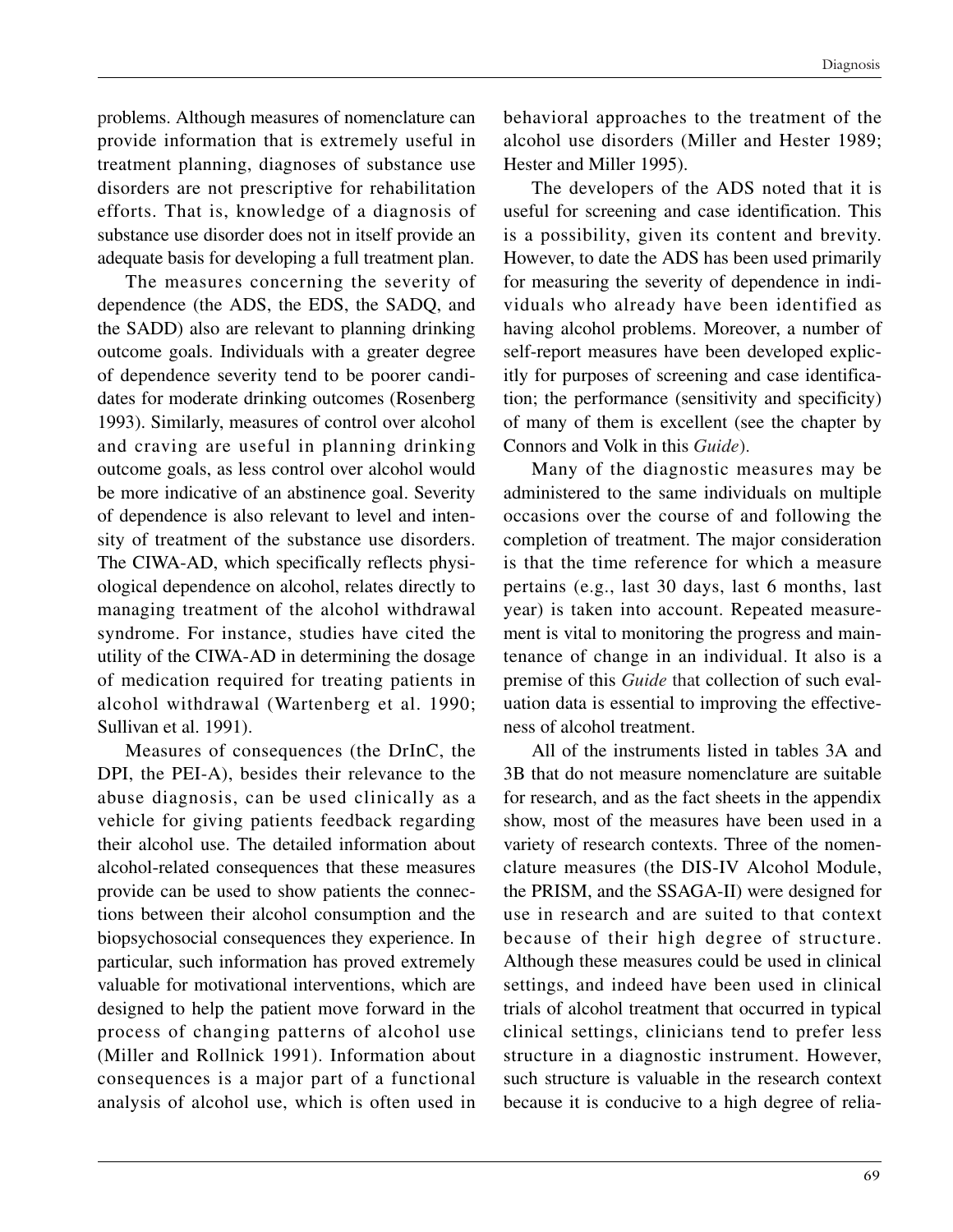bility in making diagnoses, and it reduces costs substantially in interviewer training and data collection time.

## **RECOMMENDATIONS FOR SELECTING A DIAGNOSTIC MEASURE**

A number of instruments are available to measure nomenclature-based diagnoses and related constructs. The instruments discussed here have psychometric data available in differing types and amounts. (Evaluation of the quality of those data requires consultation of the sources cited.) In addition, the instruments have a history of application in different clinical and research contexts. However, there are differences among the instruments relevant to a given construct that would affect the decision to use an instrument at a given time. The information that generally would be needed to select an instrument is contained in tables 3A, 3B, and 4.

Before selecting a diagnostic measure, the clinician or researcher must answer two fundamental questions: What (construct) needs to be measured, and what is the purpose (clinical or research) of measurement? Answers to those questions should immediately narrow the field of diagnostic measures considerably. Psychometric evidence for a measure is the next important consideration, as stronger psychometric data make one measure preferable to another that is comparable on all other dimensions. Another point to consider is whether information is available on the psychometric properties of a measure for the specific population to be assessed.

These more conceptual and technical questions should be followed by two more pragmatic ones. The first is, What resources are available for obtaining and administering a measure? This includes the availability of time to administer a measure, funds to pay for a measure if it is not in the public domain, and funds to hire and train a staff with the credentials needed to administer a measure.

The second pragmatic question concerns the resources available to score a measure. Some of the diagnostic measures are relatively brief and can easily be scored by clinical or clerical staff. Other measures are scored most efficiently by computer software, in which case the data usually can be sent to an outside company to be scored, or software can be purchased to do the scoring on an in-house computer. With regard to computerized scoring, the resource question is whether funds are available either to pay for scoring or to purchase scoring software.

## **SUGGESTIONS FOR RESEARCH**

Table 3A highlights the need for more data on the use of measures with specific subgroups of interest. At present, a number of the diagnosis measures have been used only with restricted populations, so interpretation of the findings with particular subgroups might be difficult. Such research would also contribute to another important research need, which is design of measures specifically geared to certain subpopulations. Measures so developed would be more sensitive to the population-specific clinical or research needs than would measures based on the general (typically most prevalent) population(s).

Moreover, development of population-specific measures could lead to modification of the construct in question. For example, a major question is whether the DSM criteria for substance use disorder are relevant to adolescents, because the criteria are derived from research with adults. Research on applicability to adolescents might lead to adjustment of the criteria for that age group (and thus to a change in the construct) or to confirmation that the current criteria are as relevant to adolescents as they are to adults (Martin et al. 1995). Discussion of the applicability of available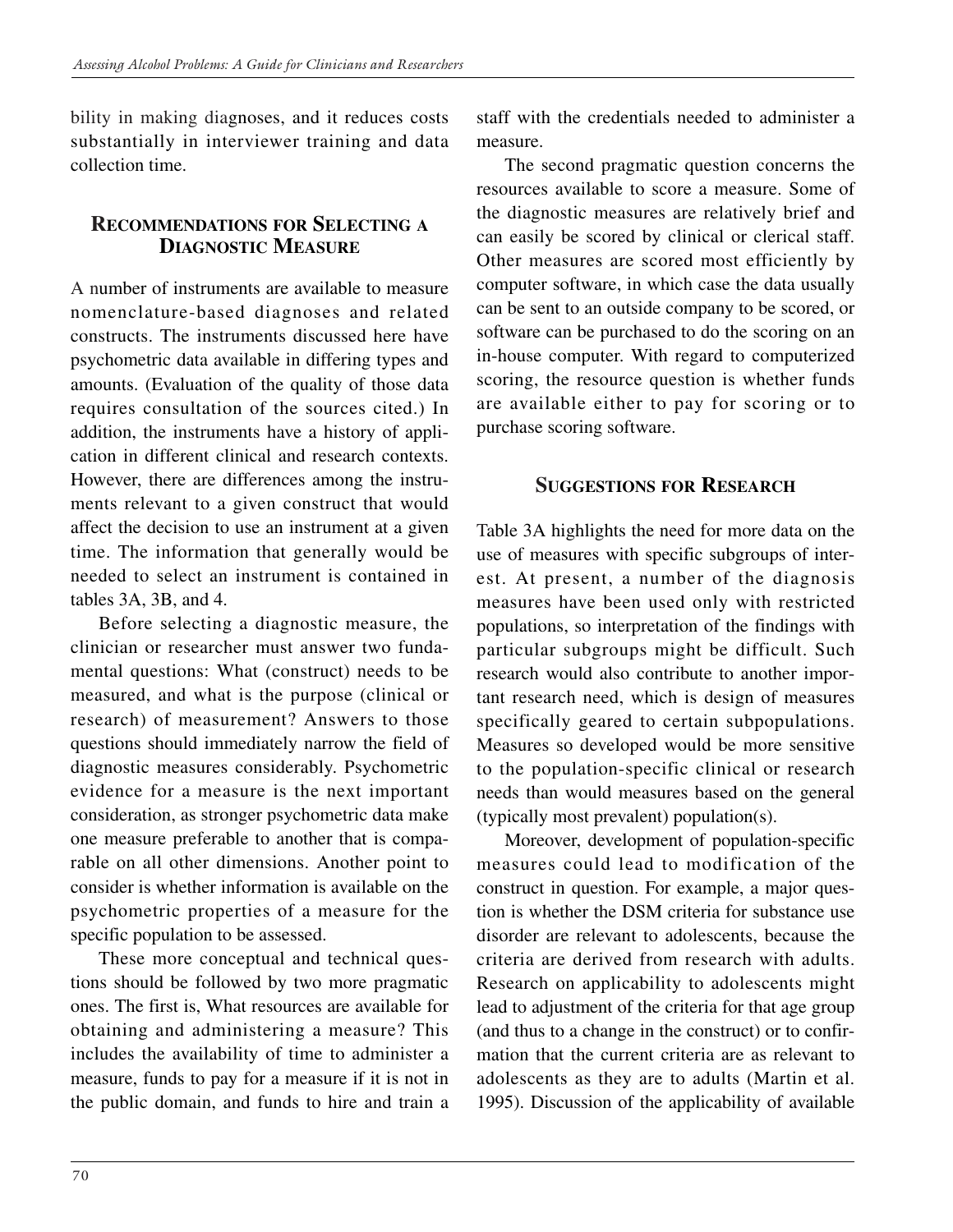measures for use with adolescents is presented in the chapter by Winters. Similar questions can be raised about measures of any of the constructs relevant to diagnosis and for any defined subpopulation.

The construct of craving has been important clinically in the treatment of alcohol use disorders for many years, but empirically supported measures of craving for alcohol have appeared only recently. In fact, the first edition of this *Guide*, which was published in 1995, did not include any measures of craving, because there were none that met the psychometric criteria for inclusion in that book. However, in the last several years, measures of craving have been developed that have research and clinical utility and that are empirically supported.

There are important research questions about the measurement of craving that need to be addressed. One of these was mentioned earlier: whether craving is conceptualized best as a unidimensional or a multidimensional construct, and which concept is best suited to different research or clinical problems. A second important question is the influence of context on self-reports of craving, given the evidence that cues or situations that remind individuals with alcohol use disorders of previous alcohol use can readily trigger craving. Finally, current measures do not distinguish between gradual and abrupt changes in craving, which are of considerable importance.

Another major research need is for additional data on psychometric properties. Table 4 shows a range of types of psychometric information available for the various diagnostic measures; additional psychometric research ultimately would provide the field with more sensitive and valid measures of diagnosis. The fact sheets for the diagnostic measures that appear in the appendix show differences in the amount of research done on them beyond the original development studies. As research and clinical applications of the diagnosis measures increase, an empirical base will emerge for continued refinement and understanding of the data that the measures provide.

#### **REFERENCES**

- American Psychiatric Association. *Diagnostic and Statistical Manual of Mental Disorders*, *Third Edition*. Washington, DC: the Association, 1980.
- American Psychiatric Association. *Diagnostic and Statistical Manual of Mental Disorders*, *Third Edition, Revised*. Washington, DC: the Association, 1987.
- American Psychiatric Association. *Diagnostic and Statistical Manual of Mental Disorders*, *Fourth Edition*. Washington, DC: the Association, 1994.
- Beutler, L.E., and Clarkin, J.F. *Systematic Treatment Selection*. New York: Brunner/Mazel, 1990.
- Blashfield, R.K. Alternative taxonomic models of psychiatric classification. In: Robins, L.N., and Barrett, J.E., eds. *The Validity of Psychiatric Diagnoses*. New York: Raven, 1989. pp. 19–34.
- Clark, L.A.; Watson, D.; and Reynolds, S. Diagnosis and classification of psychopathology: Challenges to the current system and future directions. *Annu Rev Psychol* 46: 121–153, 1995.
- Edwards, G., and Gross, M. Alcohol dependence: Provisional description of a clinical syndrome. *Br Med J* 1:1058–1061, 1976.
- Frances, R.J., and Miller, S.I., eds. *The Clinical Textbook of Addictive Disorders*. New York: Guilford Press, 1991.
- Grant, B.F., and Towle, L.H. A comparison of diagnostic criteria: DSM-III-R, proposed DSM-IV, and proposed ICD-10. *Alcohol Health Res World* 15:284–292, 1991.
- Grant, B.F.; Chou, S.P.; Pickering, R.P.; and Hasin, D.S. Empirical subtypes of DSM-III-R alcohol dependence: United States 1988. *Drug Alcohol Depend* 30:75–84, 1992.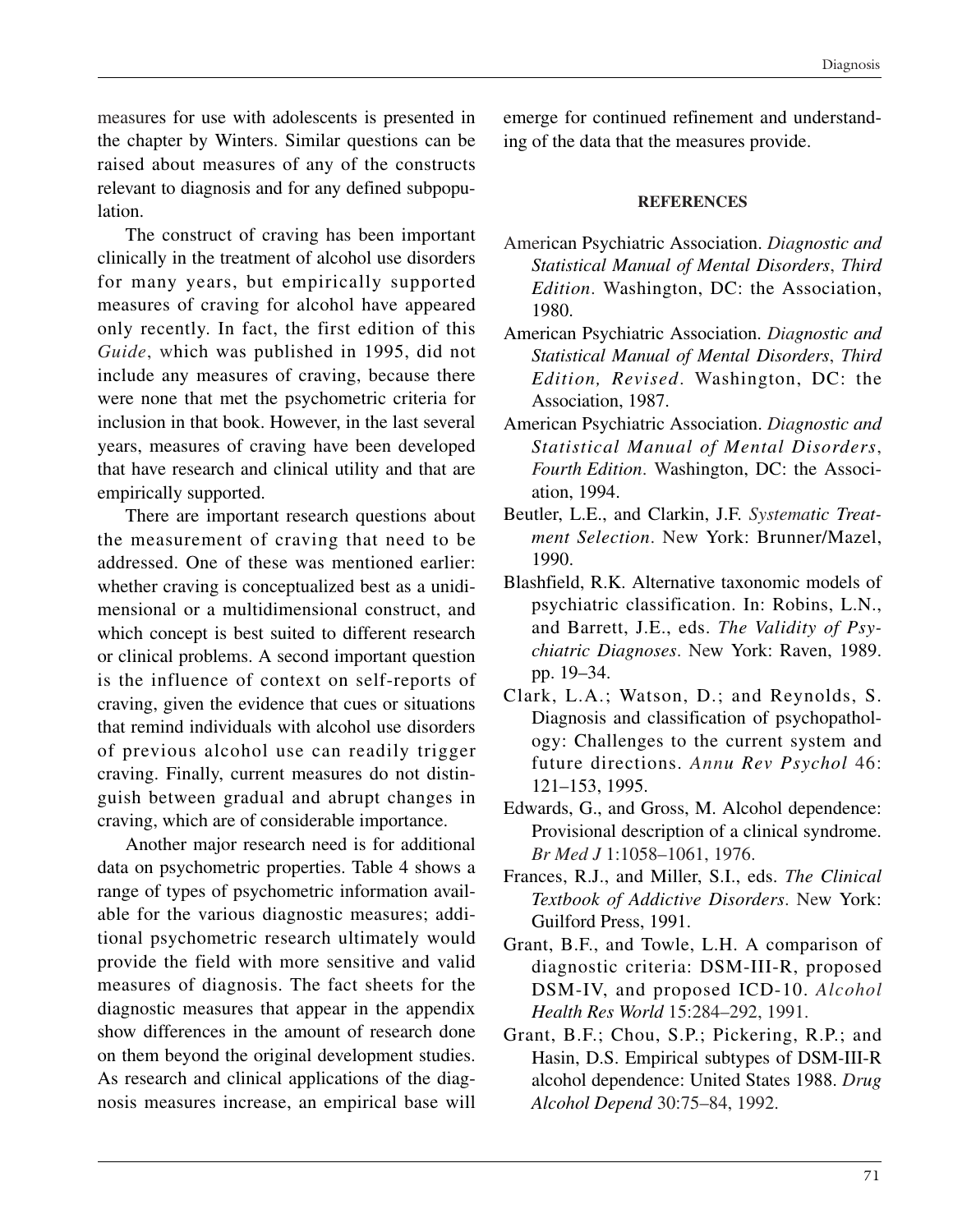- Hasin, D., and Paykin, A. Dependence symptoms but no diagnosis: Diagnostic "orphans" in a community sample. *Drug Alcohol Depend*  50:19–26, 1998.
- Hasin, D., and Paykin, A. Alcohol dependence and abuse diagnoses: Concurrent validity in a nationally representative sample. *Alcohol Clin Exp Res* 23:144–150, 1999.
- Hesselbrock, M.; Easton, C.; Bucholz, K.K.; Schuckit, M.; and Hesselbrock, V. A validity study of the SSAGA—a comparison with the SCAN. *Addiction* 94:1361–1370, 1999.
- Hester, R.K., and Miller, W.R., eds. *Handbook of Alcoholism Treatment Approaches*. 2d ed. Boston: Allyn and Bacon, 1995.
- Jacobson, G.R. A comprehensive approach to pretreatment evaluation: I. Detection, assessment, and diagnosis of alcoholism. In: Hester, R.K., and Miller, W.R., eds. *Handbook of Alcoholism Treatment Approaches*. New York: Pergamon, 1989. pp. 17–53.
- Keller, M., and Doria, J. On defining alcoholism. *Alcohol Health Res World* 15:253–249, 1991.
- Langenbucher, J.; Martin, C.S.; Labouvie, E.; Sanjuan, P.M.; Bavly, L.; and Pollock, N.K. Toward the DSM-V: The withdrawal-gate model versus the DSM-IV in the diagnosis of alcohol abuse and dependence. *J Consult Clin Psychol* 68:799–809, 2000.
- Love, A.; James, D.; and Wilner, P. A comparison of two alcohol craving questionnaires. *Addiction* 93:1091–1102, 1998.
- Maisto, S.A., and Connors, G.J. Clinical diagnostic techniques and assessment tools in alcohol research. *Alcohol Health Res World*  14:232–238, 1990.
- Maisto, S.A.; Galizio, M.; and Connors, G.J. *Drug Use and Abuse*. 3d ed. Ft. Worth, TX: Harcourt Brace, 1999.
- Martin, C.S.; Kaczynski, N.A.; Maisto, S.A.; Bukstein, O.M.; and Moss, H.B. Patterns of DSM-IV alcohol abuse and dependence symptoms in adolescent drinkers. *J Stud Alcohol*  56:672–680, 1995.
- Miller, W.R., and Hester, R.K. Treating alcohol problems: Toward an informed eclecticism. In:

Hester, R.K., and Miller, W.R., eds. *Handbook of Alcoholism Treatment Approaches*. New York: Pergamon, 1989. pp. 3-14.

- Miller, W.R., and Rollnick, S. *Motivational Interviewing*. New York: Guilford Press, 1991.
- Nathan, P.E., and Langenbucher, J. Psychopathology: Description and classification. *Annu Rev Psychol* 50:79–107, 1999.
- National Council on Alcoholism. Criteria for the diagnosis of alcoholism. *Am J Psychiatry*  129:127–135, 1972.
- National Institute on Alcohol Abuse and Alcoholism. Diagnostic Criteria for Alcohol Abuse and Dependence. *Alcohol Alert*, No. 30 (PH 359). [Bethesda, MD]: the Institute, 1995.
- Nelson, C.B.; Rehm, J.; Üstün, T.B.; Grant, B.; and Chatterji, S. Factor structures for DSM-IV substance disorder criteria endorsed by alcohol, cannabis, cocaine and opiate users: Results from the WHO reliability and validity study. *Addiction* 94:843–855, 1999.
- Reynaud, M.; Schellenberg, F.; Loiseaux-Meunier, M.-N.; Schwan, R.; Maradeix, B.; Planche, F.; and Gillet, C. Objective diagnosis of alcohol abuse: Compared values of carbohydrate-deficient transferrin (CDT), gammaglutamyl transferase (GGT), and mean corpuscular volume (MCV). *Alcohol Clin Exp Res* 24:1414–1419, 2000.
- Rinaldi, R.C.; Steindler, E.M.; Wilford, B.B.; and Goodwin, D. Clarification and standardization of substance abuse terminology. *JAMA*  259:555–557, 1988.
- Robins, E., and Guze, S.B. Establishment of diagnostic validity in psychiatric illness: Its application to schizophrenia. *Am J Psychiatry*  126:983–987, 1970.
- Rosenberg, H. Prediction of controlled drinking by alcoholics and problem drinkers. *Psychol Bull* 113:129–139, 1993.
- Schuckit, M.A.; Irwin, M.R.; Howard, T.; and Smith, T. A structured diagnostic interview for identifying primary alcoholism: A preliminary evaluation. *J Stud Alcohol* 49:93–99, 1988.
- Spitzer, R.L. Psychiatric diagnosis: Are clinicians still necessary? *Compr Psychiatry* 24:399–411, 1983.